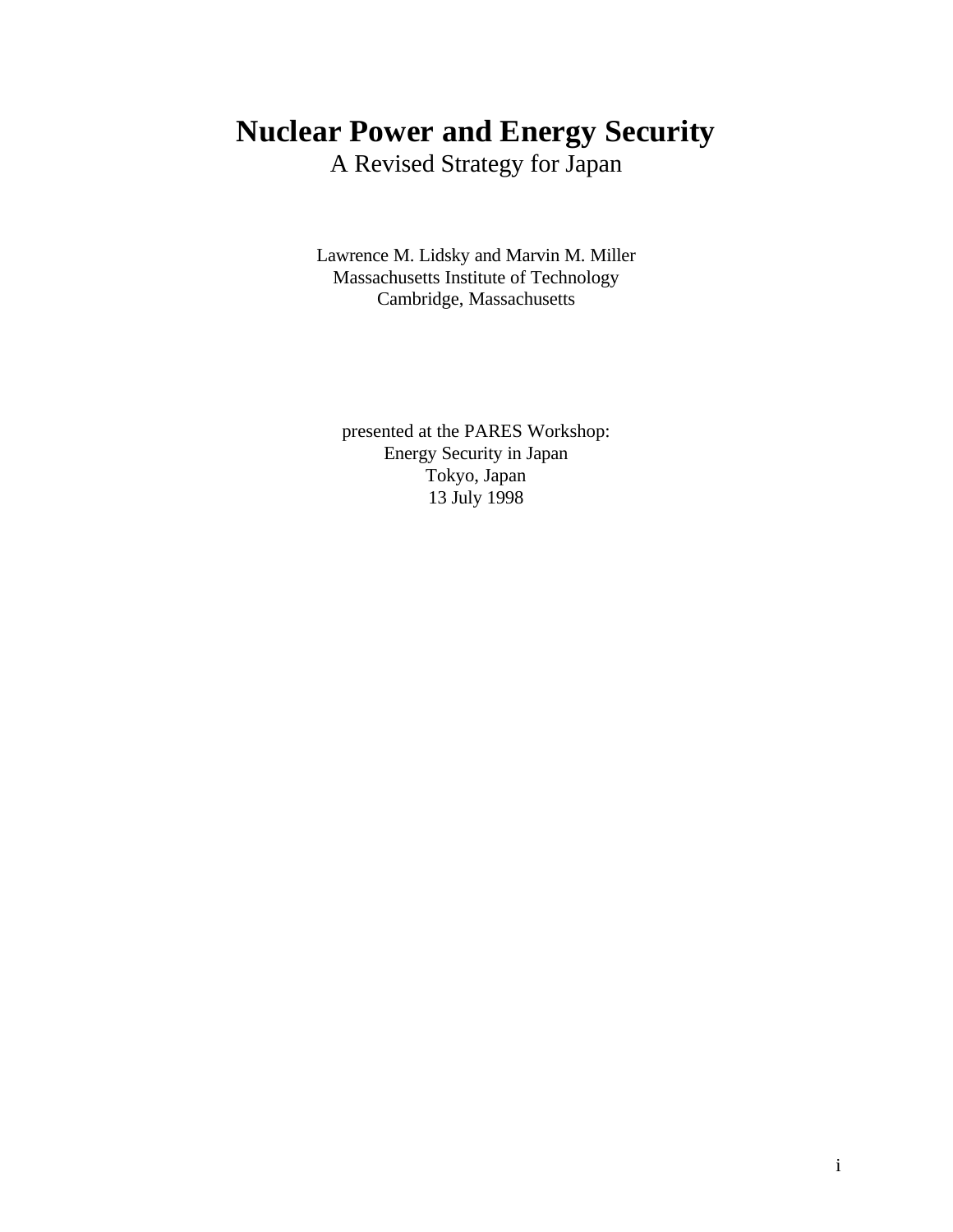#### **Summary**

During the period of nuclear power's rapid growth, shared assumptions regarding uranium resources and technological capabilities led the majority of industrial nations to remarkably similar strategies for nuclear power deployment. These common assumptions motivated the choice, more than 40 years ago, of the Light Water Reactor (LWR) as the near-term power reactor, to be followed, as soon as possible, by the introduction and deployment of the Fast Breeder Reactor (FBR). The FBR, which uses much less uranium than an LWR of the same capacity, was a crucial part of the strategy because uranium was then believed to be a scarce resource. This strategy, based on the LWR producing the startup fuel for the FBR, implicitly included spent fuel reprocessing, plutonium recycle, and disposal of separated wastes in geologic repositories. Nations with limited indigenous energy reserves, most notably France and Japan, made particularly strong commitments to this strategy.

With the passage of time, it has become clear that the technology associated with this strategy has serious problems. More significant, however, has been the gradual realization that uranium is a widely available resource, with large, inexpensive terrestrial reserves and with essentially inexhaustible marine reserves recoverable at prices which would have minimal impact on the busbar cost of nuclear electricity.

It was the predicted near-term (i.e., before 1990) acute shortage of uranium that was the main justification for the choice of LWR/FBR technology. That choice would not have been made otherwise because other nuclear reactor designs, and other fuel cycles, were known to have substantial advantages with respect to safety, economy, proliferation resistance, and energy security. The LWR is costly, necessarily complex in its dependence on the strategy of "defense-indepth" to minimize the risk of serious accidents, and relatively unforgiving of error. Development of the particular FBR design that was chosen to meet the predicted near-term shortage, the liquid metal (sodium) cooled FBR (LMFBR), encountered numerous unanticipated technological problems and is unable to meet many of its original design goals. The fuel reprocessing and recycling required for the LWR/FBR fuel cycle, is complex and uneconomical in comparison to the LWR once-through fuel cycle, creates multiple waste streams, and significantly increases the risk of misuse of the fuel cycle for the acquisition of nuclear weapons.<sup>1</sup>

As a result of these factors, the United States and other countries which have made a major investment in developing and deploying nuclear power have abandoned the LWR/FBR route to energy security, and are de-emphasizing the LWR as a future energy source. Japan has been reluctant to follow this route because of its near total dependence on imported fuels. Even if energy security were not an issue, Japan's considerable investment in nuclear power argues against a sudden change in its long range plans to rely on nuclear power for a significant fraction of its electrical power needs. However, there is a simple and economic multistage strategy that can guarantee the continued contribution of the existing LWR-based nuclear sector to Japan's energy security in the near and intermediate terms, while enhancing long term energy security and economic gain by adding reactor types which have the potential for easier local deployment and a significant export market. This strategy includes research and development of reactors which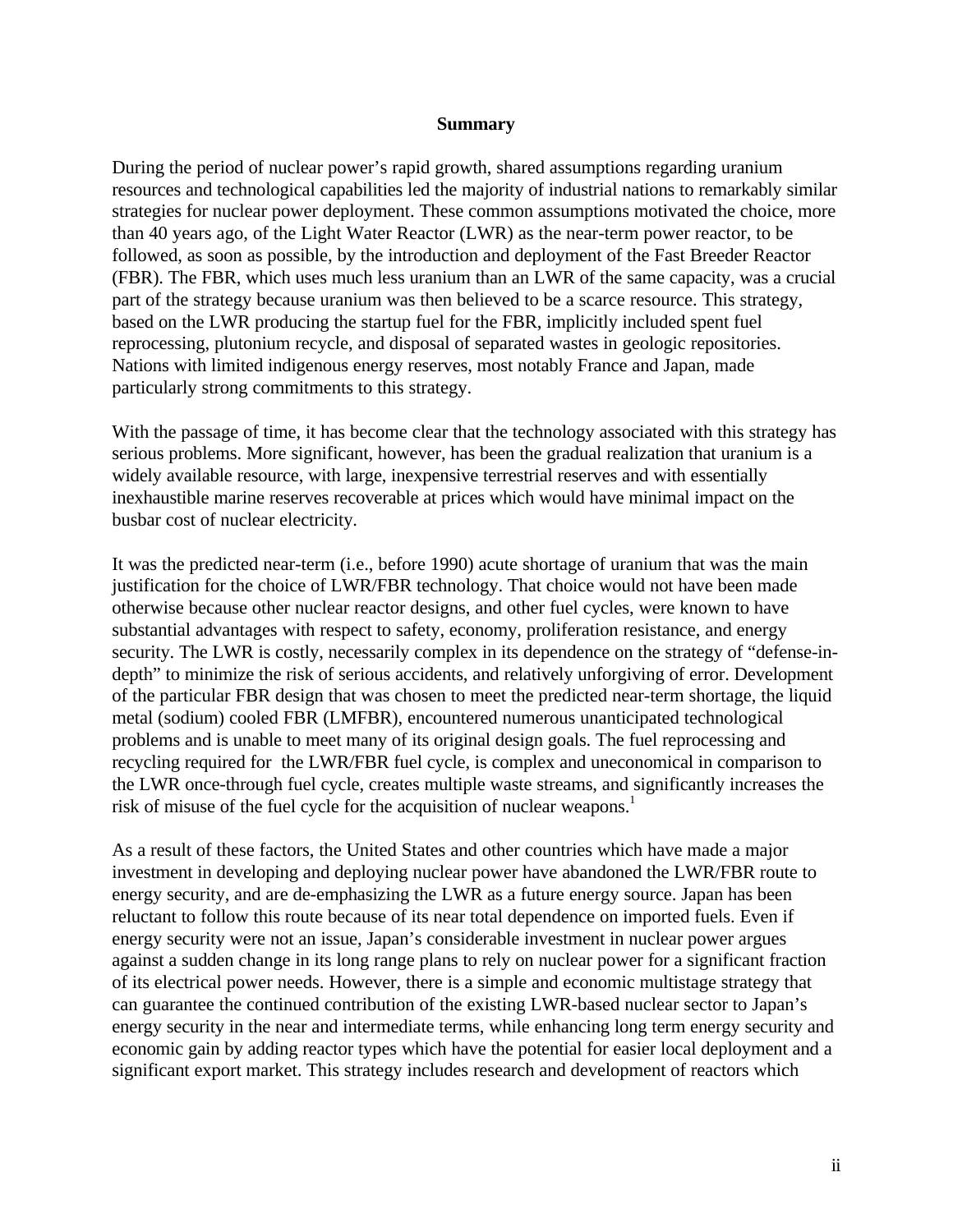could provide high temperature process heat, thus allowing nuclear power to play a greater role in assuring energy security and supply.

The proposed near-to-intermediate term strategy is based on the stockpiling of natural or low enriched (reactor grade) uranium in sufficient quantity to ensure continued operation of the installed LWR reactor fleet on a once through cycle for a period of at least several decades. The expense of such an "insurance stockpile" could be largely, if not completely, offset by savings made available by redirection of spending from the breeder to research and development of reactors operating on once-through cycles with enhanced safety, reduced long-lived waste generation, higher efficiency, and process heat potential.

The need to develop, and eventually to deploy, new reactor designs does not arise only from concerns regarding uranium supply. Even with assured fuel availability, the "monocultural" LWR fleet is itself a source of insecurity because of the impossibility of demonstrating by actual test that safety based on defense-in-depth can prevent catastrophic failures. Generic flaws, either real or suspected, can result in reduced availability or even shut-down of the entire fleet. This possibility has become an increasingly important impediment to growth of the nuclear sector. Thus, there is strong incentive to develop fundamentally different reactor types that could be deployed without arousing such safety concerns. Such reactors could better take advantage of the technological progress in reactor design and power conversion systems that has occurred since the choice of LWR technology nearly 50 years ago. The Modular Gas-cooled Reactor with gas turbine power conversion, for example, offers enhanced safety, process heat capability and, the potential of a very profitable export market.<sup>2</sup> A diversified reactor fleet would enhance energy security whether or not external uranium supplies were available.

Continued reliance on nuclear power for electricity and process heat in the long term would be assured by the availability of seawater-derived uranium in large quantities at a cost that would have only marginal effects on the price of nuclear energy production. Although studies on "mining" uranium from seawater were initiated more than 30 years ago in England,<sup>3</sup> it is the R&D carried out in Japan which has established the technical and economic feasibility of the technology.<sup>4</sup> The guaranteed availability of uranium at reasonably low and predictable prices facilitates development of reactors optimized for such features as demonstrable safety, proliferation resistance, export capability, and process heat production, without the compromises required by recycle and breeding.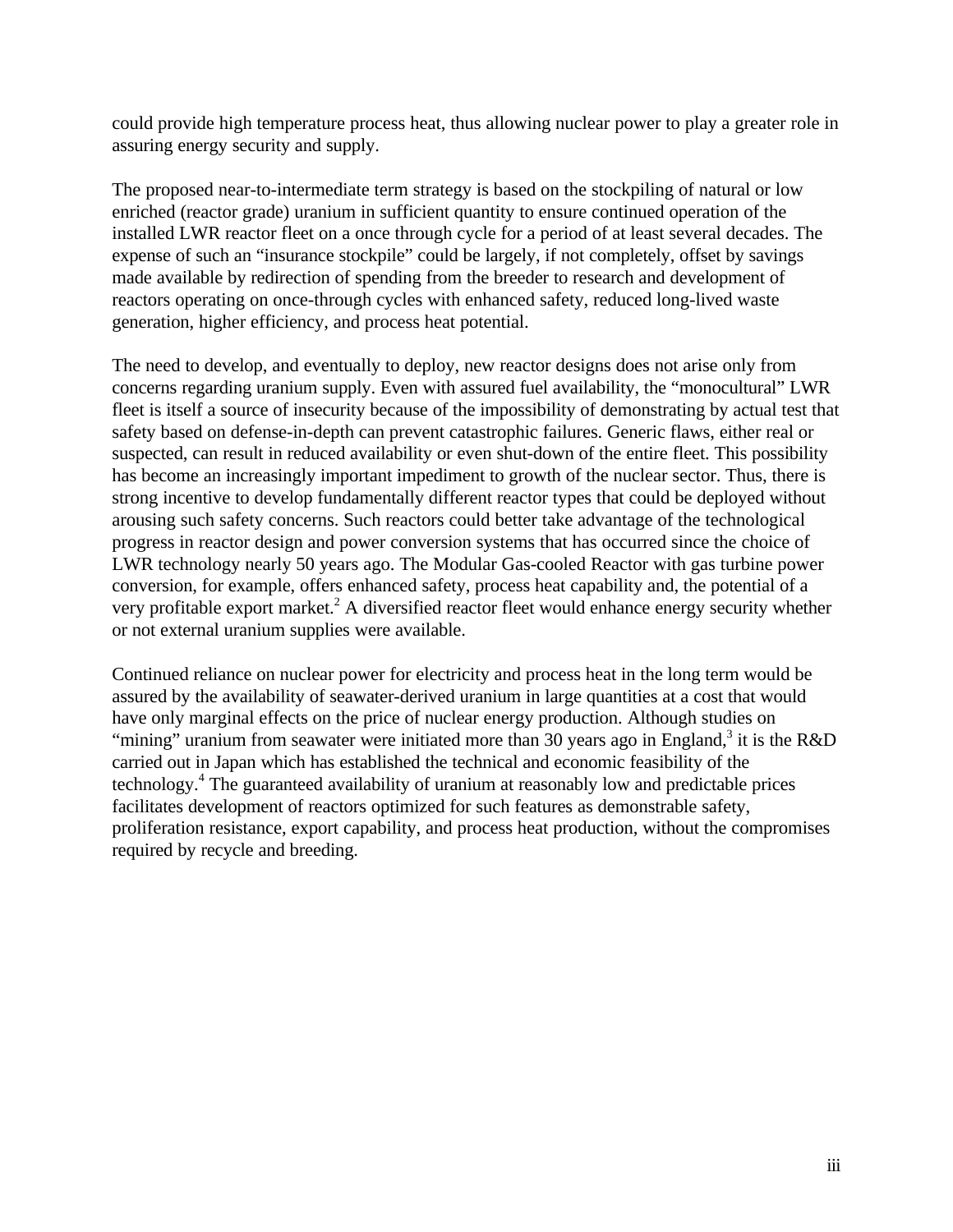# **TABLE OF CONTENTS**

|  | 4.1. | <b>Nuclear Proliferation</b>               | 7   |    |
|--|------|--------------------------------------------|-----|----|
|  | 4.2. | Nuclear Terrorism                          | 8   |    |
|  | 4.3. | <b>Technological Failure</b>               | 9   |    |
|  |      |                                            | .10 |    |
|  | 5.1. | <b>Conventional Uranium Resources</b>      | 10  |    |
|  | 5.2. | Establishing a Strategic Uranium Stockpile | 11  |    |
|  | 5.3. | Mining Uranium from Seawater               | 12  |    |
|  | 12   |                                            |     |    |
|  | 6.1. | Near term (1998 - 2001)                    | 12  |    |
|  | 6.2. | Intermediate Term (2001 - 2010)            | 13  |    |
|  | 6.3. | Long Term $(2011 - )$                      | 14  |    |
|  |      |                                            |     | 16 |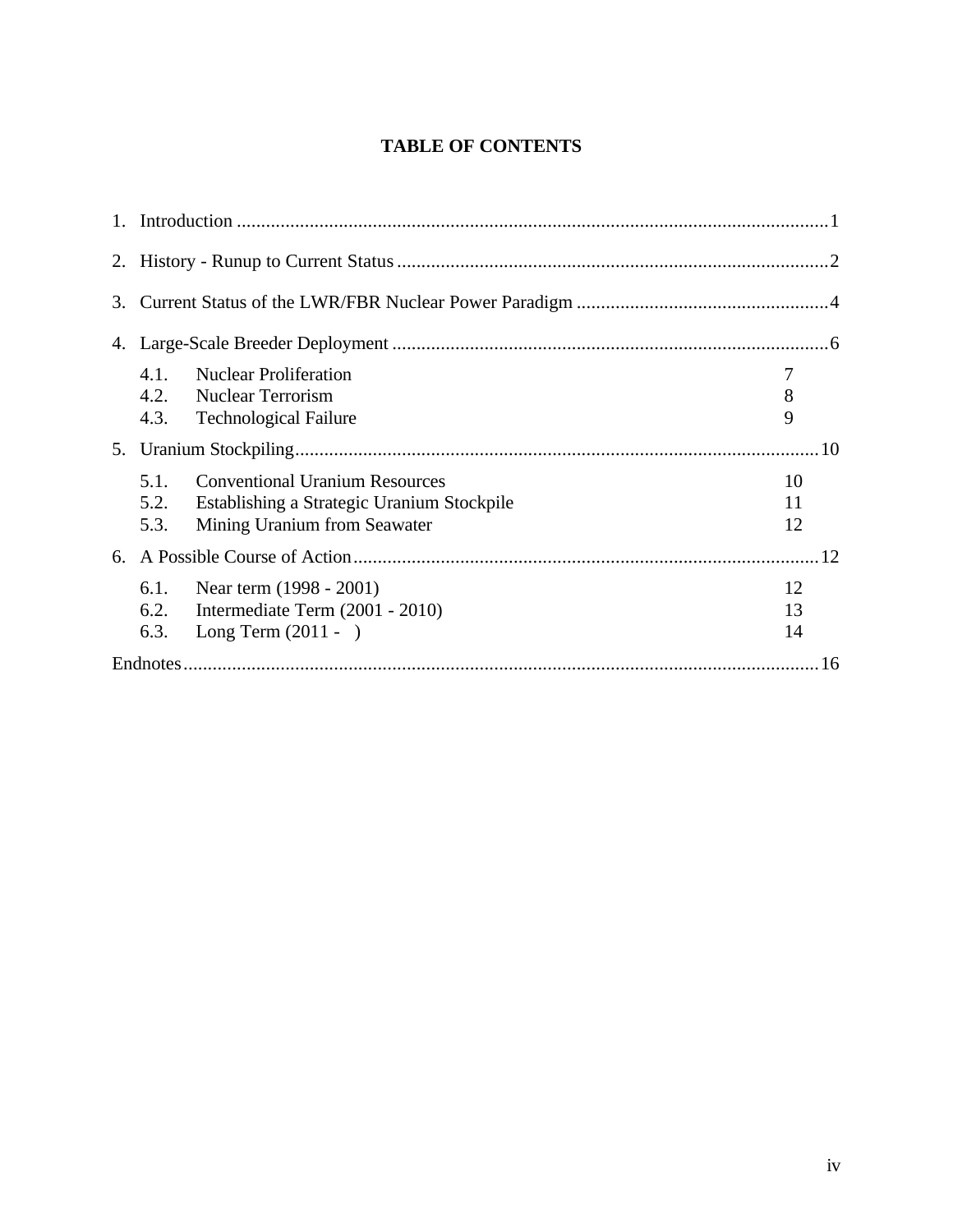#### **1. Introduction**

The paradigmatic LWR/FBR nuclear power system was conceived in the United States over 50 years ago, and soon achieved "Official Technology" status, with resulting strong government support, preferential access to capital, and the capture of path dependent advantages.<sup>5</sup> The LWR/FBR approach rapidly became dominant, aided by its Official Technology status and by aggressive state-subsidized marketing. The LWR very quickly began to make significant contributions to power production in the U.S. and other industrialized countries and the FBR became the singular focus of development efforts.

However, after very rapid expansion in the 1970–90 time period, nuclear power's rapid growth has slowed significantly; in some countries, installed nuclear capacity has actually started to shrink. Overall, the nuclear share of global electricity production, 17% in 1996, has begun to decline, and the current economic crisis in Asia does not bode well for growth in a region where rapid growth had been anticipated<sup>6</sup>. The other components of the LWR/FBR paradigm, the breeder and plutonium recycle, have not fared even as well. The U.S. and Germany have abandoned their breeder programs. The French government has recently announced that the 1200 MWe Superphenix breeder reactor will be dismantled, while the Japanese demonstration breeder, Monju, remains shut down more than two years after a loss-of-sodium accident. The situation is almost as bleak for recycle of plutonium as Mixed-Oxide (MOX) fuel in LWRs; existing contracts are being honored but MOX fuel is not popular with reactor operators or the public.

Nuclear power, in its present incarnation, has not lived up to its great promise. The fundamental question is whether such failure is inherent and unavoidable or if, perhaps, other technological embodiments of nuclear power systems can satisfy society's economic and political requirements. There is good reason to suspect that other implementations of nuclear power technology might allow nuclear power to play a greater role in energy supply and energy security. The current LWR/LMFBR scheme is, after all, just one of many fundamentally different ways to exploit nuclear energy. It was chosen in response to the political and military conditions existing circa 1950, on the basis of contemporary assumptions regarding uranium and fossil fuel availability, the anticipated growth rate of nuclear power, and the predicted costs associated with both the FBR and the associated reprocessing technology. At the time, it was believed that uranium was in critically short supply and that fossil fuel prices would soon rise sharply, that nuclear power would become the dominant energy source, and that the costs of the FBR and its fuel cycle would actually be less than that of the LWR. All of these assumptions have proven to be false. Now, a better understanding of the actual situation along with improvements in technological capability make it possible to develop a clearer idea of nuclear power's proper role in energy supply, and to develop technological embodiments that optimize the desired characteristics.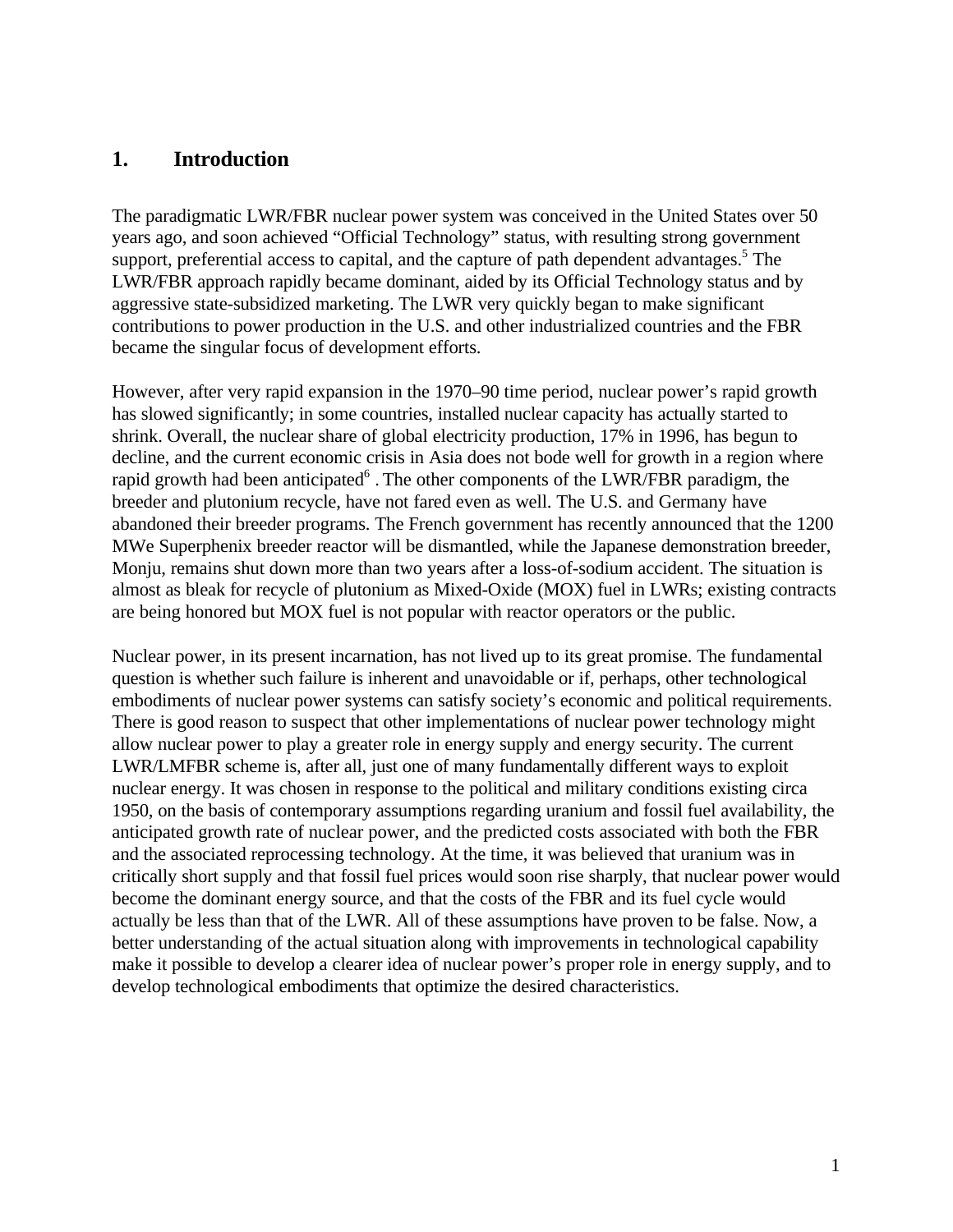# **2. History - Runup to Current Status**

Nuclear reactors were developed in secrecy during the first decade of the nuclear era (1945– 1955) at the National Laboratories of several countries, under the control of the military. The first reactors, fueled with natural uranium, were used to produce plutonium for weapons use. Shortly thereafter, the U.S. decided to use an enriched uranium fueled, light water cooled reactor, an LWR, for submarine propulsion. In the prevailing Cold War atmosphere, the development of nuclear powered submarines had very high priority. The pressurized LWR was chosen over several competitors for the submarine reactor because it employed "familiar" technology (liquid water and steam) and because it was capable of very high power density.

When, in 1953, the race for dominance in the area of civilian nuclear power was set in motion by the Atoms for Peace program, and the U.S. needed a rapid response to counter the British (commercial) and Soviet (propaganda) threats, the LWR was the obvious choice. Research into the use of reactors for civilian power production, although widespread, was still exploratory and unfocussed, and no other U.S. reactor design was ready for deployment as quickly.

The LWR had a number of features in its favor. It had benefited from continuing research and development in the Navy's ship propulsion program and there were manufacturers familiar with the required technology. It used enriched uranium, which was, for a time, a U. S. monopoly, and therefore gave American manufacturers an important competitive advantage with respect to potential competitors (France, England, and the Soviet Union). The U.S. hegemony in this area was further strengthened by a series of bilateral "Agreements for Cooperation" in which the U.S. provided loan funds which could be used only for the purchase of equipment, materials (including enriched uranium), and technical services from U.S. nuclear vendors. <sup>7</sup> This reinforced the "Official Technology" status of the LWR throughout most of the Western Bloc countries.

Although the LWR had been placed in a privileged position by the political situation, it had significant shortcomings, many of which were apparent from the beginning. It had low thermodynamic efficiency with little potential for improvement. Fuel burnup was limited. It was considerably less forgiving of mechanical or operational error than such competitive designs as the molten salt reactor and the gas-cooled reactor. The LWR's necessary complexity (required to provide defense-in depth) implied "economies of scale" such that it could be economically competitive, if at all, only in very large sizes. These disadvantages were obvious enough to show that the LWR would be a poor choice to play the central role in nuclear generation strategies. Its shortcomings were tolerable only because the LWR was originally intended for a stop gap role, to be substantially phased out by the breeder by 1990.

Development of the breeder was the overarching goal of the scientists involved in both the military and civilian development of nuclear power. There was a pervasive belief that uranium was a very limited resource, so limited that weapons production would be seriously impacted and significant civilian use would be impossible.<sup>8</sup> Nuclear power proponents saw themselves in a race with fossil power generation schemes, and so needed a way to expand the number of nuclear power plants rapidly enough to gain market share and then to keep up with the anticipated very rapid rise in electricity demand. But not just any breeder would do. Because of the anticipated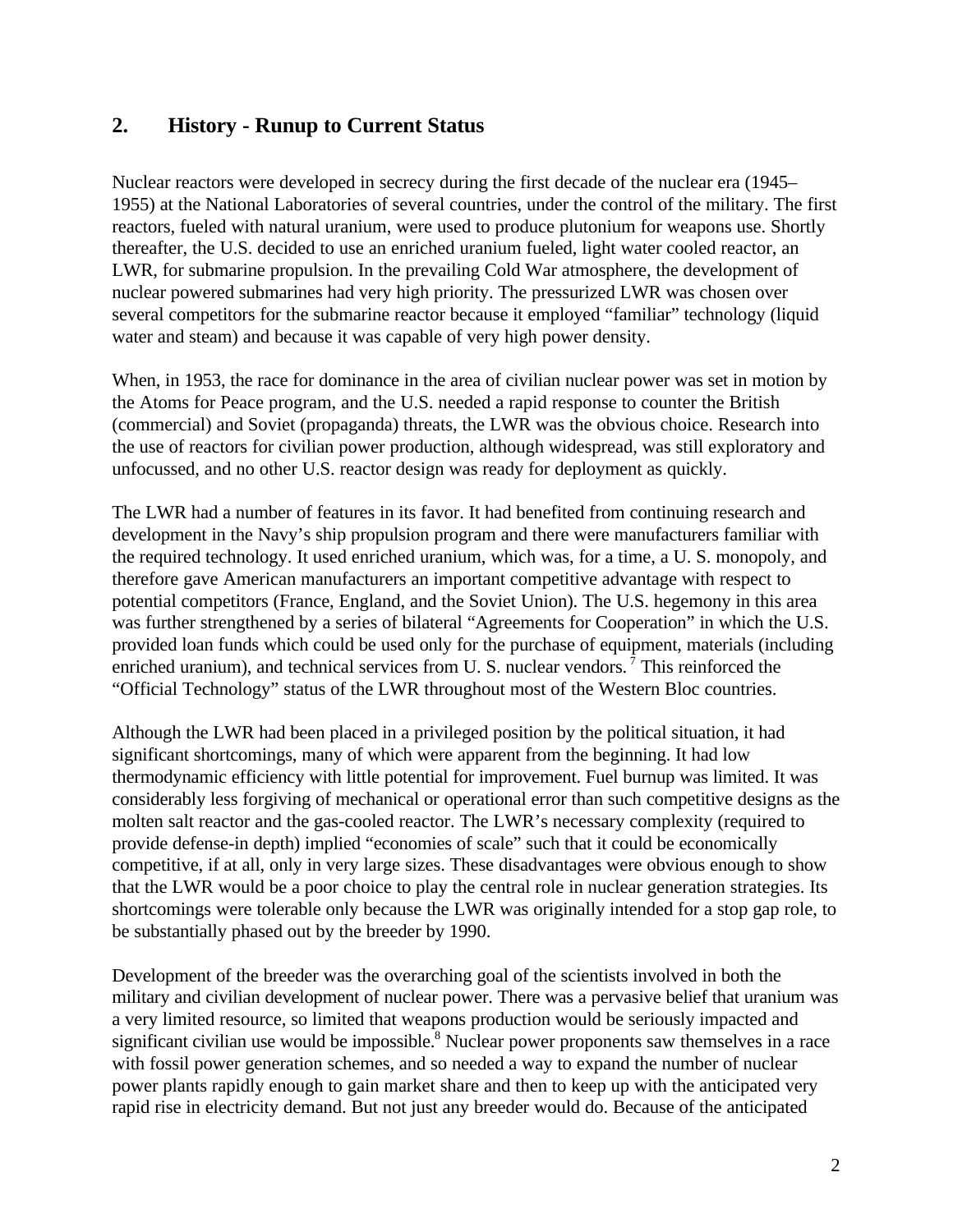rapid growth of nuclear capacity, it would not be sufficient to breed at a rate capable of merely replenishing the fissile material burned. A "fuel factory" was needed which would produce enough excess plutonium not only to sustain itself but to simultaneously produce enough additional plutonium to serve as seed stock for a rapidly growing fleet of similar reactors.

The measure of the ability to function as a fuel factory, not just as a self-sustaining reactor, is the "doubling time<sup>9</sup>, and only the LMFBR had, at least in theory, the ability to achieve a short enough doubling time. The LMFBR performs best with an initial charge of plutonium to start the breeding process, which could be provided by extracting plutonium from spent LWR fuel, using methods and facilities similar to those developed for the weapons program. Thus, the LWR/LMFBR combination was thought to provide the most rapid path to a self-sustaining nuclear cycle.

Even when it finally became obvious that uranium availability would not constrain the growth of nuclear power, the U.S. Atomic Energy Commission (AEC), and later the U.S. Department of Energy (DOE), remained firmly committed to the original plan, using both strategic and economic arguments to argue against any alternative to the LWR -LMFBR vision of the future. In 1969, Milton Shaw, director of the USAEC's Division of Reactor Development and Technology, in a foreword to a study of alternative breeder reactors, wrote

> "The widespread acceptance of the light water reactor is an established fact. The large industrial commitments and improvements in technology should result in further improvements in performance. These factors will make difficult the introduction in the United States of any new system even though a potential economic gain is indicated. *Because of the urgent need to introduce breeder reactors at the earliest date*, the USAEC has committed itself to an extensive program involving LMFBR's. For this reason, development funds for competing concepts are limited. The possible role of such reactors in the U. S. nuclear power economy is, therefore, not yet clear." <sup>10</sup>, [italics added]

The degree of unwavering government support for its vision of the nuclear future is exemplified by the AEC's 1973 (!) estimate that, by the year 2000, the U.S. would get half its electric power from 400 breeders and 600 LWRs.<sup>11</sup> Only 41 reactors were ordered after 1973 and every one was subsequently canceled, as were nearly 70% of those ordered after  $1970$ .<sup>12</sup> In 1998 there are 103 licensed plants, all LWRs, and the number is expected to decrease substantially in the next decade.

The U.S. utility industry was also advocating early introduction of the LWR. In 1970, a General Electric Company vice president, recalling the reasons for the decision to offer the "turnkey" lossleader plants that started the nuclear stampede in the United States, said

> "If we couldn't get orders out of the utility industry, with every tick of the clock, it became progressively more likely that some competing technology would be developed that would supersede the economic viability of our own. Our people understood that this was a game of massive stakes, and that if we didn't force the utility industry to put those stations on line, we'd end up with nothing."<sup>13</sup>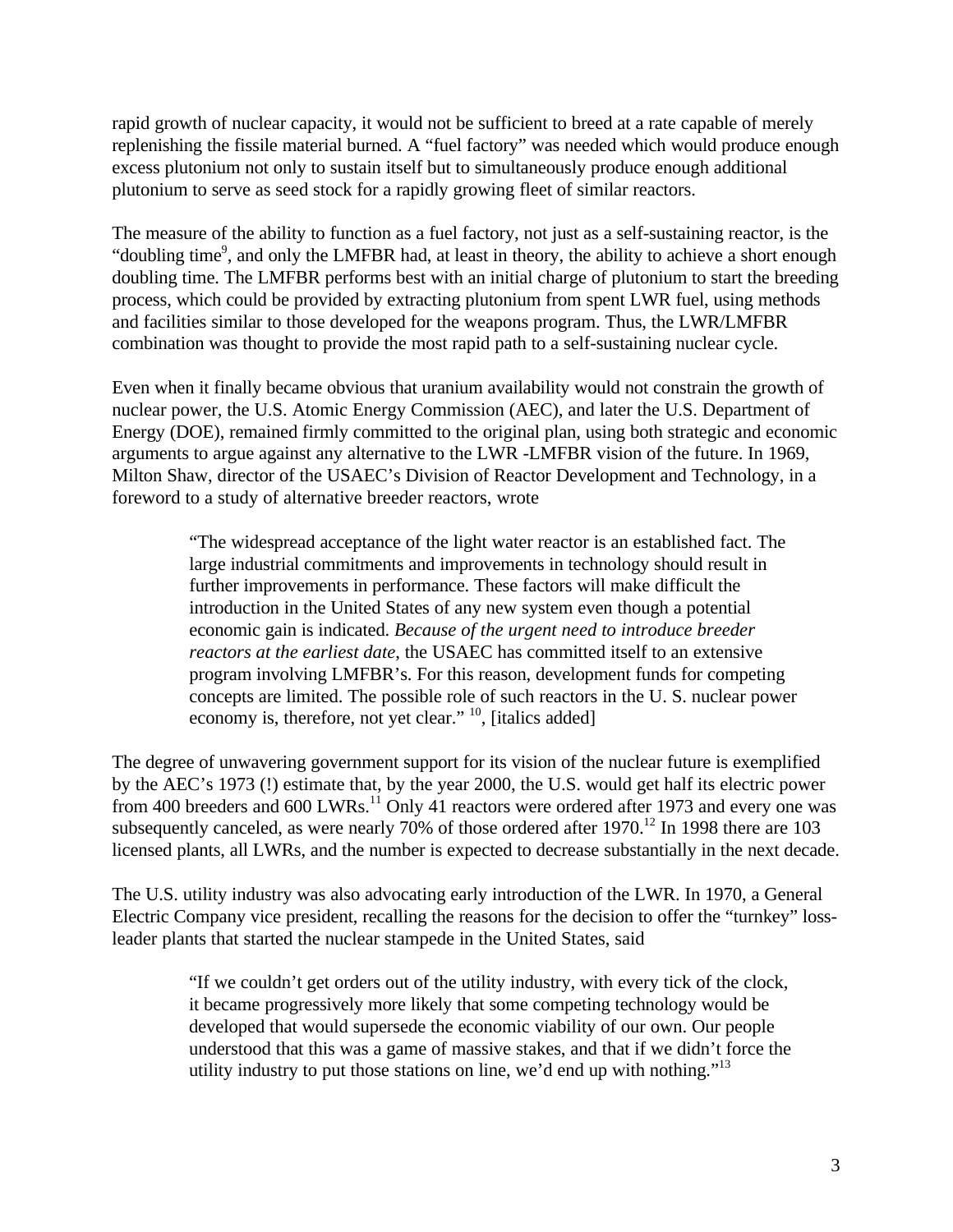The strategy of a rapid buildup of LWR power generating capability, followed by an equally rapid conversion to reliance on LMFBR's had a compelling technological logic. It had an equally attractive economic logic for the industrial participants who were eager to begin profiting from their enormous investments in nuclear technology.<sup>14</sup> Unfortunately, for both the U.S. and those who followed the U.S. lead, both logical analyses were wrong because the underlying axioms and assumptions were untrue.

The price now being paid for these errors is enormous in terms of both financial loss and lost opportunity. The financial loss is almost incalculable; it has been called the greatest managerial disaster in business history.<sup>15</sup> Moreover, even in countries where it has eventually failed, the LWR, by virtue of its Official Technology status, stifled the development and introduction of safer, cheaper nuclear power plants that might have taken advantage of modern technology and been better suited to contemporary constraints and the specific needs of various countries.

# **3. Current Status of the LWR/FBR Nuclear Power Paradigm**

The cost and complexity of the systems needed to deal with the danger of severe accident makes the LWR a poor choice for large central station power plants. Ironically, it is the LWR's high power density, the very reason it was chosen for submarine use, that is its Achilles heel. Even a 10-second interruption in the supply of cooling water at the surface of a fuel rod can lead to local overheating and irrevocable, cascading damage to the reactor core. As a result, the LWR must rely on defense-in-depth, a system of diverse and redundant backup devices, to guard against such an event. This is a widely used technique, but defense-in depth can not, by itself, guarantee absolute safety; it can only reduce the probability of a serious accident. All nuclear power plants, because of their cost and potential for off-site hazards, have a very low "acceptable" probability of failure. The larger the plant, the lower the acceptable probability of failure. Because the consequence of failure is so large in gigawatt-scale plants, LWR's have been forced to employ engineered safety systems that promise unprecedentedly, and perhaps unattainably, low probability of failure.

The first LWRs employed defense-in-depth systems which were calculated to achieve failure probabilities of  $10^{-4}$ /year or less, i.e., an expected mean time before a major accident (such as core meltdown) of at least 10,000 years, for a single, given reactor. This is a commonly accepted level of risk for high capital cost industrial facilities from the standpoint of investment protection. However, it is clearly inadequate from the perspective of public safety for the case of nuclear reactors.<sup>16</sup> As a result, all reactors were required to have a confinement dome to protect the public, in addition to the engineered safety features which were of high-level industrial grade. It was clearly prudent to have such an extra level of protection for a new technology with possible unexpected failure modes, and largely ill understood consequences. The resulting risk of a given reactor undergoing a major accident with public health consequences was believed to be less than  $10^{-6}/yr$ , with the confinement dome playing a major role in reducing the consequences of the accident. This arrangement made perfect sense for the first generation of 200-400 MWe LWR's, but set a subtle trap for the next and successive generations of much larger reactors.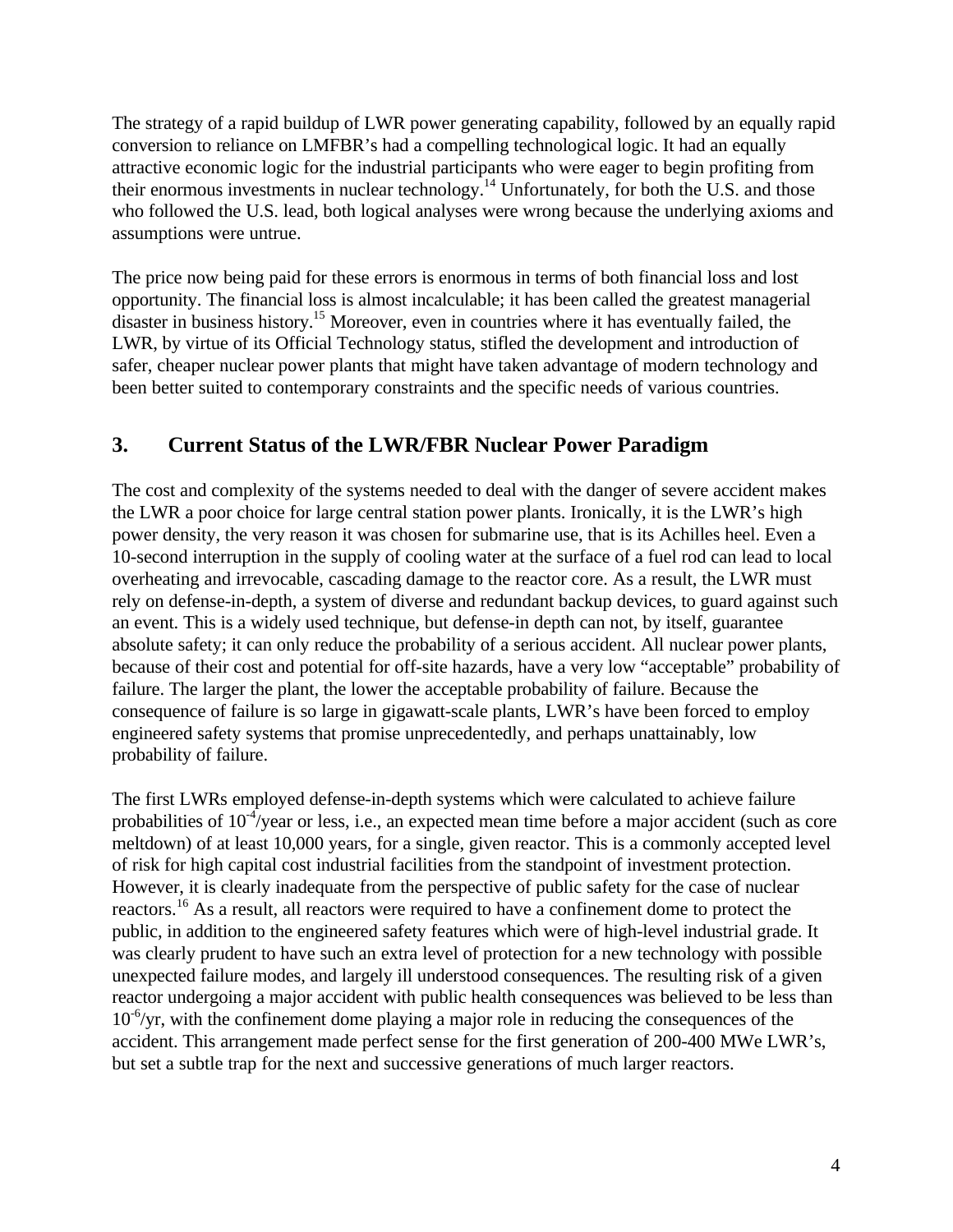The complexity of defense-in depth safety systems leads to size-independent costs that are better borne if the costs are supported by the revenues of a larger power plant. This factor, in combination with the scale economy of steam generators and turbines, and the more difficult than anticipated competition with low cost fossil fuel, led to a very rapid scale up of LWR size. But above about 500-600 MWe, engineers could no longer guarantee the integrity of the confinement system<sup>17</sup>. It was not realized until it was too late to modify development plans that the inability to build a confinement vessel that could withstand a major accident in such a large reactor violated the initial safety concept. Because the confinement vessel could not be counted upon, defense-indepth would have to be solely responsible for public safety. This meant that failure probability levels of  $10^{-6}$ /year, that is, a mean time before major accident of one million years, had to be achieved for the reactor itself, without reliance on any additional safety credit for the dome. This unprecedented level of safety for a defense-in-depth system, when applied to so complex a system as a nuclear reactor, meant that the safety system itself had to be enormously complex, which made it maintenance-intensive, and, as it happened, actually more problem prone than the device it was meant to protect. As a result, LWR power plants are expensive, complex, difficult to operate, and incapable of simultaneously competing with fossil fuels and achieving the desired level of safety . All of these problems are attributable, at least in part, to the reliance on defense-in depth. However, despite all the attention given to the safety system, the public remains unconvinced of the safety for which so high a price is paid. This skepticism is well justified because insufficient data is available to calculate the true probability of a major accident and it is literally impossible to demonstrate, by definitive test, that the requisite level of safety has been achieved.

The sodium-cooled LMFBR was the device that was intended to replace the LWR when mined uranium supplies became prohibitively expensive. The LMFBR was chosen over other breeder reactor designs because it was, in theory, capable of very short fuel doubling times, shorter than that of any competing reactor design. The doubling time is the time required to produce an *excess* of fuel equal to the amount originally required to fuel the reactor itself. In other words, in one doubling time there would be enough fuel available to start up another reactor. In the absence of mined uranium, only a short doubling time would, it was believed, allow nuclear power to grow fast enough to compete with alternative sources of power.

Unfortunately, the theoretical advantages of the LMFBR could not be achieved in practice. A successful commercial breeder reactor must have three attributes; it must breed, it must be economical, and it must be safe. Although any one or two of these attributes can be achieved in isolation by proper design, the laws of physics apparently make it impossible to achieve all three simultaneously, no matter how clever the design. The fundamental problem originates in the very properties of sodium that make the short doubling time possible. The physical characteristics of sodium and plutonium are such that a loss of sodium coolant in the center of the core of a breeding reactor (caused, for example, by overheating) would tend to increase the power of the reactor, thus driving more sodium from the core, further increasing the power in a continuous feedback loop. The resulting rapid, literally uncontrollable, rise in reactor power is clearly unacceptable from a safety standpoint. This effect, the so-called "positive void coefficient" can be mitigated by, for example, changing the shape of the core so that more neutrons leak out of the core, but this immediately compromises the reactor's breeding potential. Safety and breeding are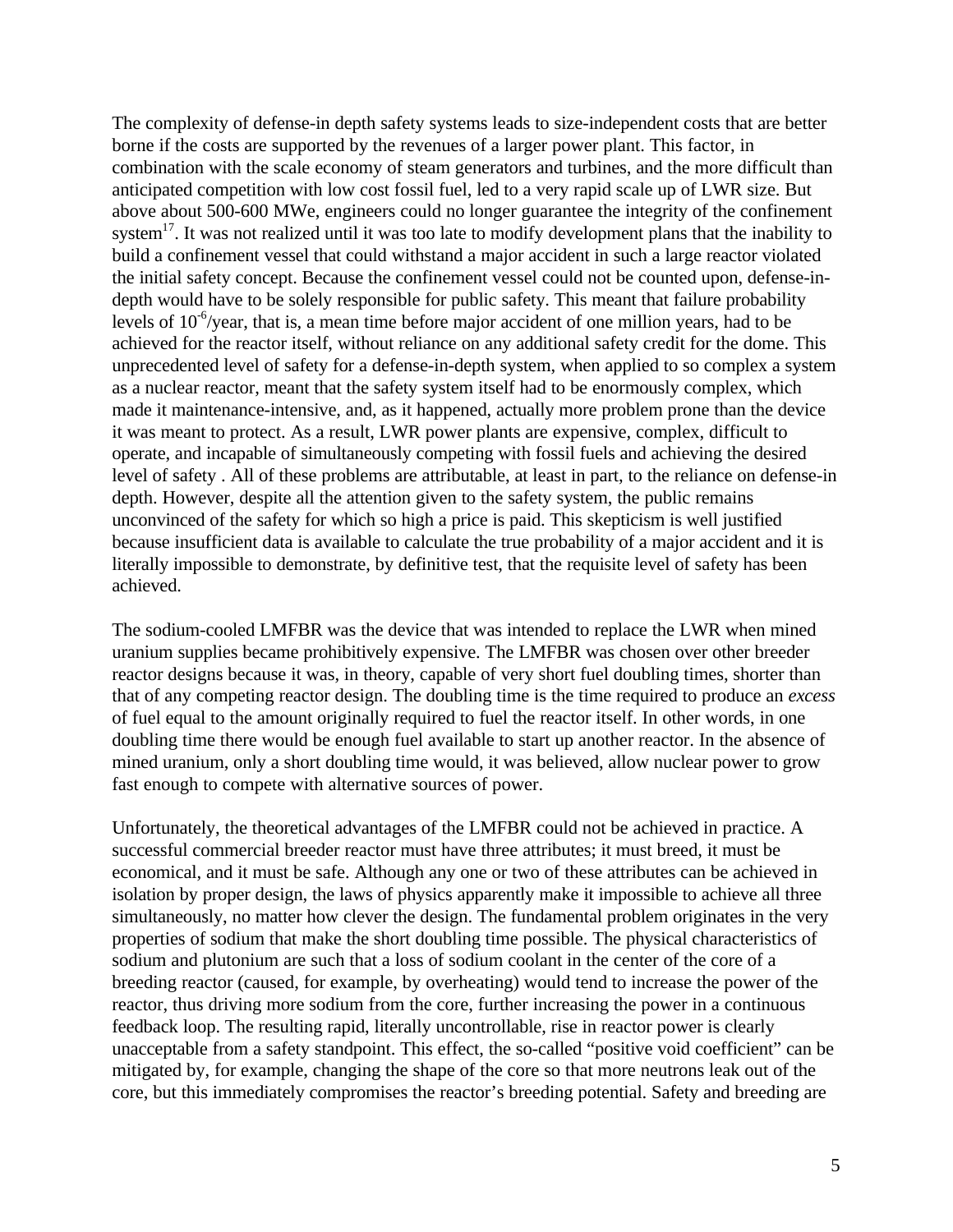thus mutually antagonistic. This situation can be alleviated to some extent by making radical design changes, but these changes lead to greatly increased costs, and make the reactor prohibitively expensive.

Even if the LMFBR could meet its original, highly optimistic, operating goals and the LWR/FBR power cycle were put into operation, it is unclear that the goal of energy security would be achieved. As discussed in the following sections, the measures that would have to be put in place to protect all parts of the fuel cycle against terrorism would have very high social costs. Equally important is the increased risk of accidental or maliciously-induced technological failure. Compared to light water reactors operating on the once-through fuel cycle, the breeder fuel cycle is much more complex and error-prone. This implies a higher probability that the entire nuclear system or a significant fraction thereof might need to be shutdown because of a generic problem, e.g., with sodium containment, in the reactors or an accident in one of the reprocessing or fuel fabrication plants that serve the system.

# **4. Large-Scale Breeder Deployment**

The standard energy security rationale for breeder deployment in countries with small indigenous uranium resources, such as Japan, is based on their low feedstock uranium fueling requirement  $- a$ factor of about 100 less than an LWR of the same capacity operating on a once-through fuel cycle. The argument is that this makes a breeder-based nuclear supply system invulnerable to potential cutoffs in the supply of imported uranium and to the associated threat to societal stability which might accompany electricity shortfalls. However, this perspective on energy security is too narrow. There are societal risks associated with breeder deployment which tend to negate the advantage of independence from uranium supply, and may even make the situation worse. In the following we discuss the nuclear proliferation, terrorism, and accident risks associated with the breeder fuel cycle and then outline a strategy for energy security based on "converter" reactors (primarily LWRs, for the next several decades,) operating on once-through fuel cycles, which minimize such risks.

To get a quantitative sense of the potential scale of breeder deployment in a country such as Japan, we assume that utilization of nuclear power is one component of an energy strategy designed to minimize the risks of greenhouse warming. To be concrete, we assume that future nuclear deployment in Japan is consistent with the nuclear-intensive, low carbon dioxide energy supply system (LEES) scenario, developed by the Intergovernmental Panel on Climate Change  $(IPC)$ <sup>18</sup>. This scenario is based on an approximate 10-fold growth in global nuclear capacity from 330 GWe in the early 1990s to 3,300 GWe in the year 2100.

In Japan, the government has recently announced plans to reduce carbon dioxide emissions by the construction of 20 additional nuclear reactors by early in the next century. This would increase installed nuclear capacity to about 70 GWe from the current 40 GWe. Consistent with the global nuclear-intensive LEES scenario, we assume conservatively that there is a further increase of nuclear capacity to 100 GWe by 2100. If this capacity consists of liquid metal fast breeder reactors (LMFBR) of standard design, the associated plutonium flow would be approximately 200 tonnes per year.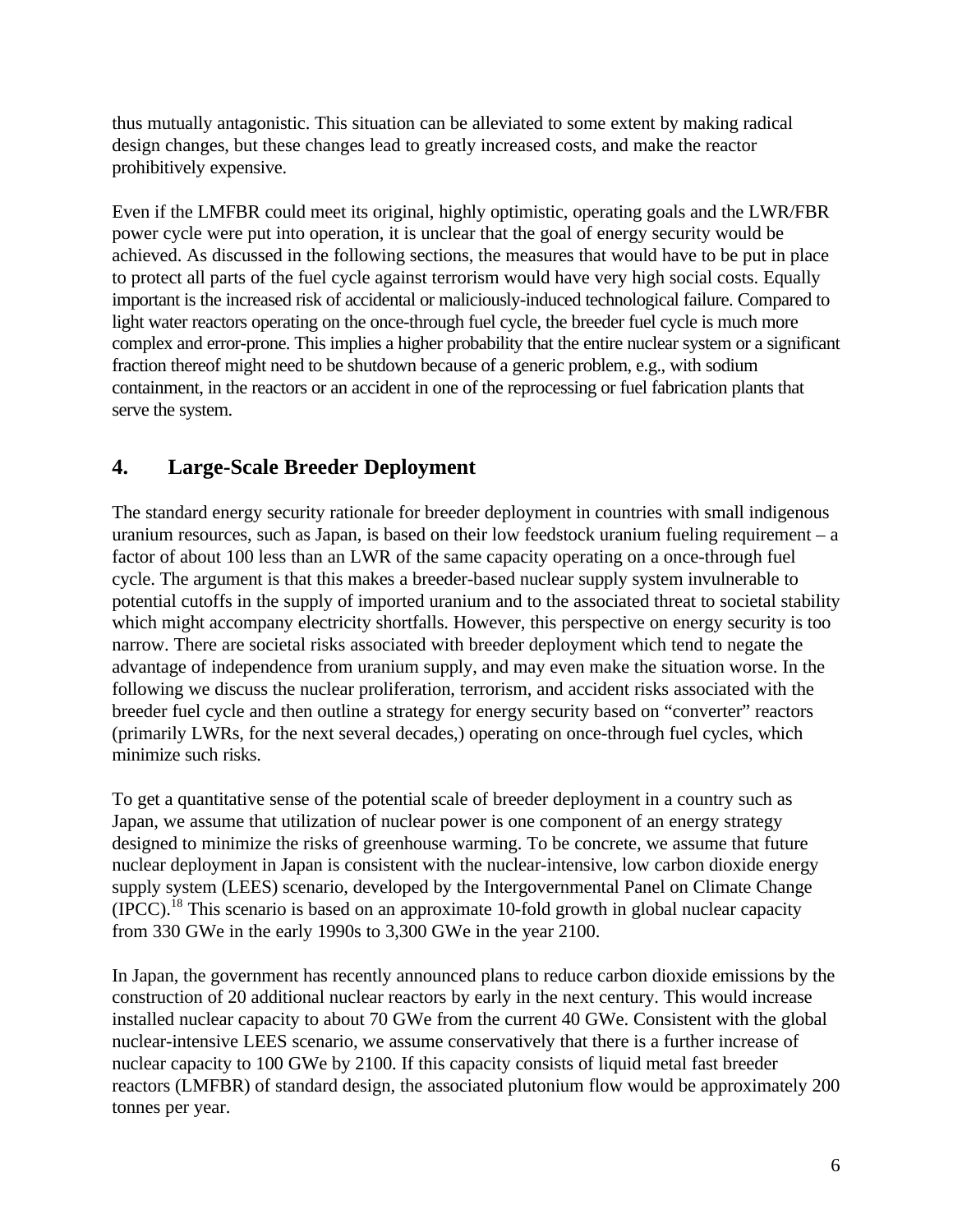#### 4.1. Nuclear Proliferation

The basic problem here is that the breeder fuel cycle involves very large flows of plutonium which, because they are not associated with fission products, can be processed by chemical means into weapons-useable nuclear material in a straightforward manner. If the breeder core and blanket spent fuel are reprocessed together, the separated plutonium is "reactor-grade", i.e., it contains larger amounts of the even-numbered plutonium isotopes compared with the "weaponsgrade" plutonium traditionally used in nuclear weapons. There has been considerable controversy about the usability of reactor-grade plutonium in nuclear weapons since the beginning of the nuclear age. However, the fact that such plutonium can be used to make nuclear weapons at all levels of technical sophistication has recently been declassified by the U.S. Department of Energy.<sup>19</sup> In particular, sub-national groups could build first-generation fission bombs, using 5-10 kg of reactor-grade plutonium, which have an assured yield of one or a few kilotons, and, at the other end of the design sophistication spectrum, technologically-advanced states could build twostage thermonuclear weapons using even smaller amounts of this material.

Thus, the very large flows of plutonium associated with large-scale breeder deployment entail serious risk of diversion for weapons by both states and sub-national groups. This is hardly a new insight: the inadequacy of a non-proliferation regime which relies solely on international inspection of nuclear facilities to prevent state diversion of weapons-useable materials was stressed in the Acheson-Lilienthal Report of 1946 that became the basis of the Baruch Plan for international control of nuclear weapons submitted to the United Nations by the U.S. the same year

> "There is no prospect of security against atomic warfare in a system of international agreements to outlaw such weapons controlled only by a system which relies on inspection and similar police-like methods. The reasons supporting this conclusion are not merely technical, but primarily the insuperable political, social, and organizational problems involved in enforcing agreements between nations each free to develop atomic energy but only pledged not to use bombs...So long as intrinsically dangerous activities [i.e., production and use of weapons-useable materials such as plutonium and highly-enriched uranium] may be carried out by nations, rivalries are inevitable and fears are engendered that place so great a pressure upon a system of international enforcement by police methods that no degree of ingenuity or technical competence could possibly hope to cope with them."<sup>20</sup>

Today, with the growth of support for the goal of global nuclear disarmament embodied in Article VI of the Non-Proliferation Treaty (NPT), this conclusion is just as salient as it was in 1946. Indeed, there is a widespread consensus, which even includes many supporters of nuclear power, that the risk of nuclear weapons "breakout" in a world where such weapons are banned but nuclear power is widely deployed would be too great unless all "dangerous activities" such as spent fuel reprocessing are clustered in "nuclear parks", subject to both stringent physical security and international safeguards, and, constituting the greatest departure from current practice, are also under international or multinational control.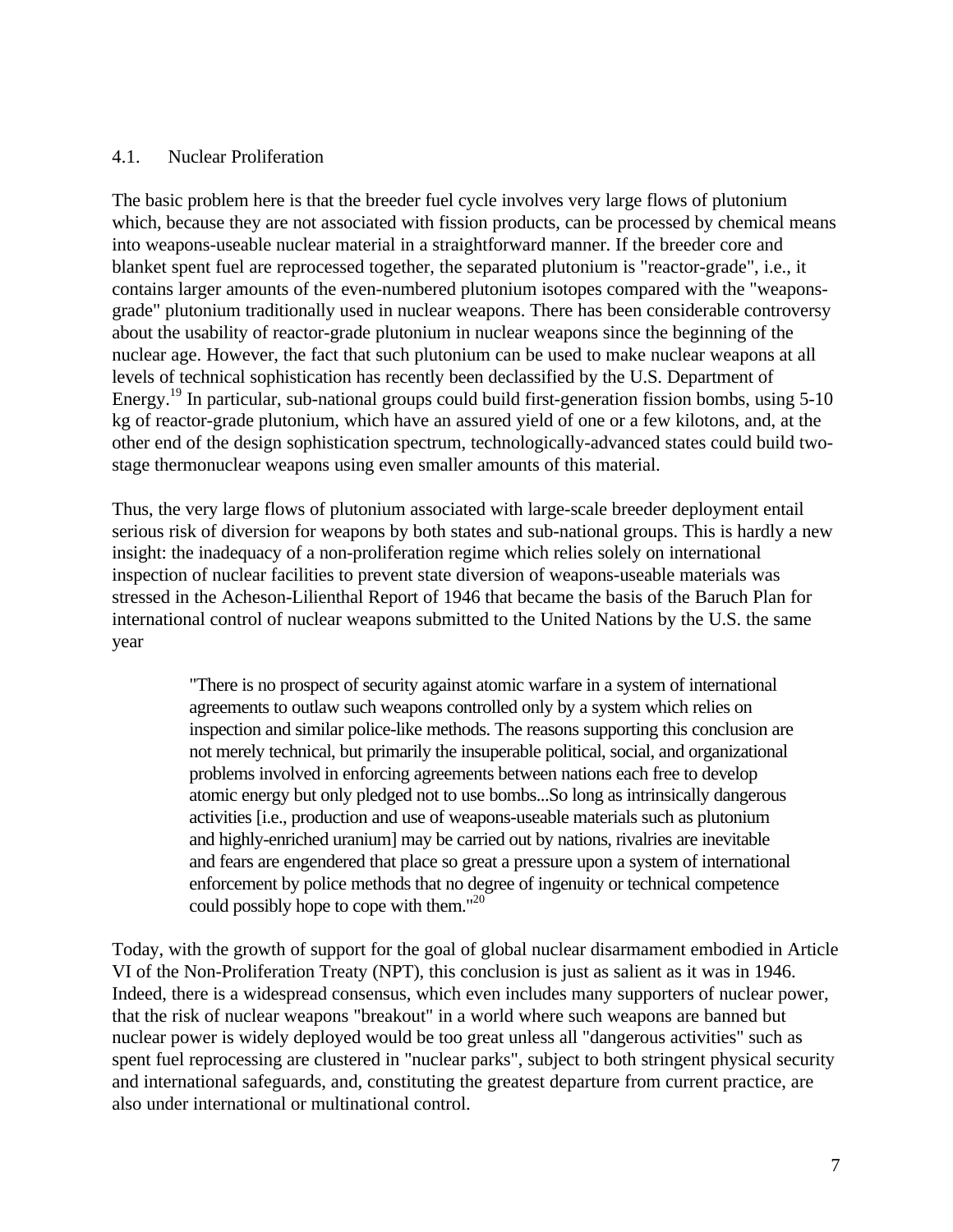Presumably, such arrangements would reduce the risks of both proliferation by the host country as well as sub-national diversion. But what are its implications for energy independence in a country such as Japan?

Obviously, the answer depends on the specific institutional arrangements which govern the management of the facility.<sup>21</sup> However, the freedom of action of the individual states would inevitably be constrained to some degree: this is, after all, the primary rationale for placing sensitive nuclear facilities under international or multinational control. Consider, for example, a large multinational fuel reprocessing plant, i.e., with a throughput of 1000 tonnes of spent breeder fuel, located in Japan, which serves all of Japan's breeder reactors, say 100, as well as several additional units in other countries in East Asia. In the event of, for example, the discovery by the international (IAEA) inspectorate of a large amount of material (e. g., plutonium) unaccounted for (MUF) or of a serious accident, the organizational entity in charge of plant operations might well decide to shut the plant down until the source of the MUF or the cause of the accident is determined and remedial actions are taken. However, the Japanese government would likely be reluctant to cede decisions regarding the operation of a facility which is critical to its nuclear energy supply to a body which it does not control.

#### 4.2. Nuclear Terrorism

The implications for energy security of measures that might be considered necessary to deal with the threat of sub-national diversion of a very small fraction of the plutonium associated with largescale breeder deployment are even more serious. Given the potentially catastrophic consequences of such a diversion, e.g., detonation of a crude fission bomb fashioned from 5-10 kg of reactorgrade plutonium could cause death and destruction by airblast alone over an area more than 60 times greater than the recent Oklahoma City explosion in the U.S.<sup>22</sup>, it would be difficult to argue against the use of stringent, perhaps draconian, measures to prevent such diversions in the first place, and, if these fail, to search for and recover the plutonium before it could be fashioned into weapons.

The concern is that such measures would have an adverse impact on the civil liberties of citizens in democratic states and would cause significant societal stress. Before plans for large-scale separation and use of plutonium in the nuclear fuel cycle, the focus of civil liberties concerns were security measures designed to prevent sabotage of commercial nuclear reactors with the possible release of large amounts of radioactivity. However, it is the large-scale use of plutonium, with its associated transport of material, which offers the best opportunity for non-state adversaries, e.g., terrorists or criminal organizations working with disaffected insiders, to obtain weapons-useable nuclear material, which forces the consideration and possible implementation of additional security measures with potentially much greater civil liberties impact.<sup>23</sup>

Obviously, the impact depends on the scale of plutonium use and on the degree of collocation of reprocessing and MOX fuel fabrication facilities. Although collocation would eliminate the transport of plutonium oxide off-site and thus reduce the risk of diversion of this material, there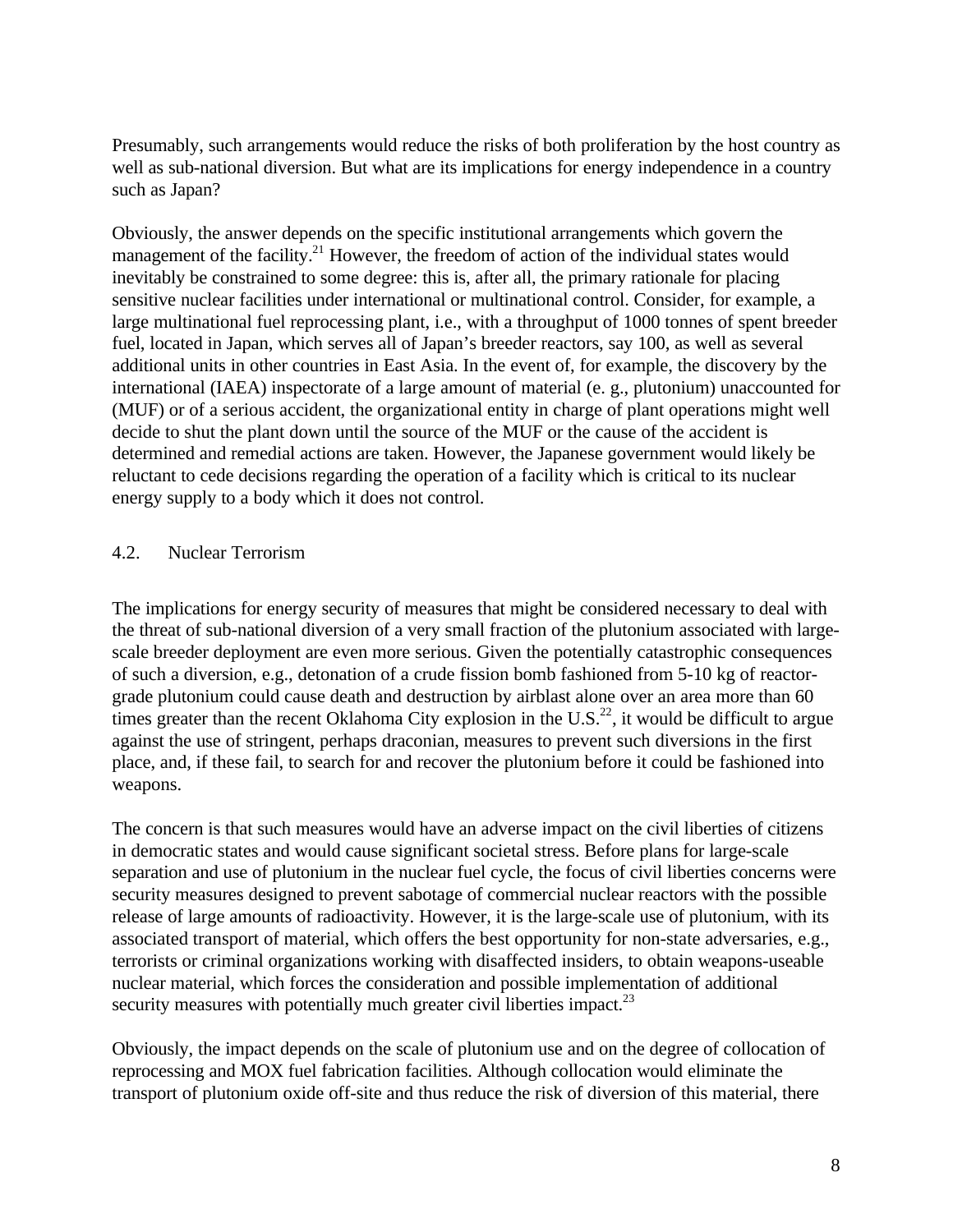would remain the need for covert surveillance of nuclear plant employees and of outsiders regarded as likely to steal plutonium, and of emergency searches and seizures to recover diverted plutonium. The acceptability of such measures in a democratic society is a function both of the society's political and cultural norms as well as whether it can meet its energy needs without recourse to plutonium use.

Thus, paradoxically, the attempt to assure societal stability by implementing a breeder-based nuclear supply system could lead to severe societal stresses because of the potential civil liberties impact of measures required to keep plutonium out of the hands of criminals and terrorists.

#### 4.3. Technological Failure

 A breeder-based nuclear supply system is inherently more complex and error prone than one based on LWRs operating on a once-through fuel cycle. Not only does the breeder system have complex components which have no counterpart in an LWR system, e.g., reprocessing plants, but even when a counterpart exists, e.g., the reactors themselves, fuel fabrication plants, and a transportation network, they are more complex in a breeder-based system. Aside from the reactor, much of this added complexity is due to the radiological hazards, criticality risks, and security threats associated with the presence in the breeder fuel cycle of large quantities of unirradiated plutonium, i.e. plutonium without fission products. Actual failure of, or just loss of public confidence in, any component of the breeder fuel cycle could shut down a significant part of, or even the whole system, thus negating its potential energy security advantage. In the following, we comment briefly on the technological vulnerabilities of breeder reactors and the associated reprocessing and fuel fabrication plants.

Proponents of the LMFBR have made many claims regarding the robust engineering base of sodium reactor technology, but experience around the world has demonstrated that sodium cooled systems often suffer serious disruptions even in the event of relatively minor failures.<sup>24</sup> The potential for sodium-air and sodium-water reactions accounts for some of this sensitivity, and the problem is exacerbated by the opacity of sodium, which makes fault detection substantially more difficult for such systems than for those in which visual inspection is possible. These technological problems, in addition to the design difficulties associated with the tension between breeding and safety, strongly suggest that any large-scale LMFBR would be more problem-prone than the current generation of LWRs.

Large plants for reprocessing LWR spent fuel in France and England have achieved high capacity factors in recent years. However, the radioactive effluents emitted by such plants during normal operation, and the accumulating stocks of separated plutonium as well as high-level and transuranic wastes are a source of growing concern among the public, the media, environmental groups, and bureaucracies in many countries. Moreover, because of the much higher fissile content and burnup of breeder compared with LWR spent fuel, reliable operation of breeder reprocessing plants will be more difficult and costly. That is, breeder plant equipment must be smaller to ensure criticality safety, the contact time between the extraction phases must be shorter to avoid radiative decomposition of process materials, and the need for higher fission product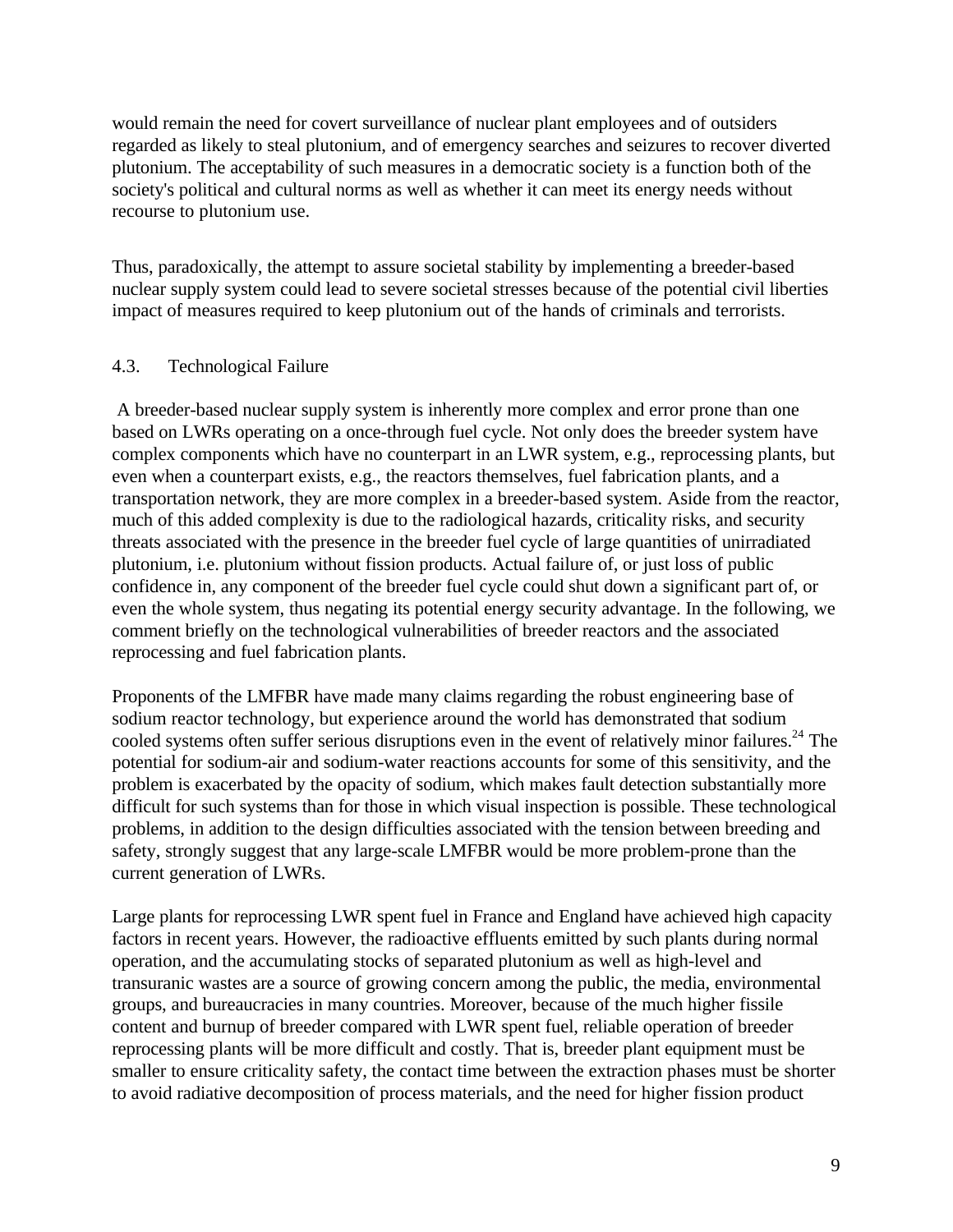decontamination increases the volume of liquid waste streams Similar remarks apply to plutonium fuel fabrication; as with reprocessing, fabrication of LMFBR fuel is more demanding than making MOX fuel for LWRs

In sum, while the potential risks of both nuclear proliferation and terrorism as well as technological failure associated with a breeder-based nuclear supply system are difficult to quantify, they appear to be substantially greater than those associated with the current LWRbased system. Thus, in light of the strong adverse societal response to relatively minor mishaps with the present system, the chances and consequences of failure of any portion of a breederbased system are too large to warrant reliance on it for a significant fraction of Japan's electricity requirements. But is it possible to achieve energy security via nuclear power without the breeder? We believe that the answer is yes, and that the essential element is uranium stockpiling.

# **5. Uranium Stockpiling**

In the following we comment briefly on three issues: (1) the availability of conventional, i.e., terrestrial, uranium resources; (2) the feasibility for a country such as Japan to stockpile sufficient imported uranium to operate a large nuclear supply system based on current light water reactors or advanced converters for many years on the once-through fuel cycle; and, (3) the feasibility of extracting uranium from seawater.

# 5.1. Conventional Uranium Resources

The worldwide availability of conventional uranium resources at a given price depends on the geologic resource base, the available extraction technology, and environmental and political constraints on uranium mining or export. In the last 100 years there have been many forecasts of future shortages or increases in the cost of various elements, e.g., copper, zinc, and uranium. In most cases, such forecasts have proven false because of new discoveries as well as improved technologies for the mining and milling of such materials. In the specific case of uranium, prices today are lower (when adjusted for inflation) than they have ever been.

Part of this is due to the depressed market for nuclear power, part is due to the recent discovery of very rich deposits in Canada, Australia, and states of the former Soviet Union, and part is due to better technology such as in-situ leach mining and the process of jet-boring in frozen ground to allow uranium ore to be extracted from under ground and pumped as slurry to the surface without human contact.

Recent OECD/IAEA projections of uranium recoverable at various prices (1995 "Red Book") indicate significant resource increases in most price categories compared with projections made in 1993 despite the fact that, because of the lack of demand, exploration activities have decreased in most countries surveyed. Thus, the current estimates of a resource base on the order of 30 million tonnes–enough to supply current global nuclear capacity for more than 400 years–should be considered as conservative, given both the lack of incentive to better estimate higher cost resources and the fact that not all countries provide data on uranium resources.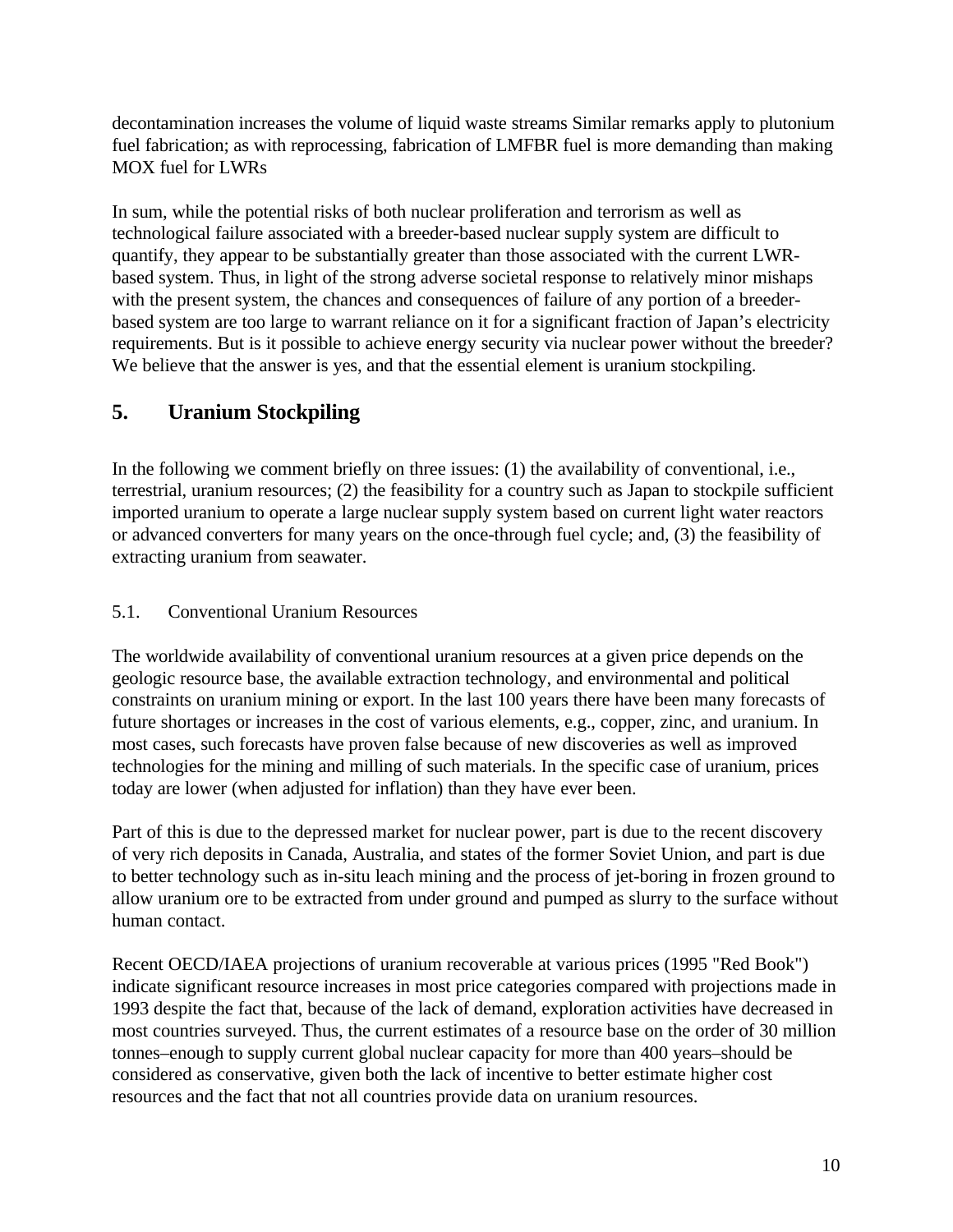Noteworthy with regard to the former point is that mining evidence suggests a 300-fold increase in the estimated amount of recoverable uranium for every ten-fold decrease in ore grade.<sup>25</sup> Furthermore, even if the cost of uranium from low-grade ores is substantially greater than the current price, the impact of higher uranium costs on the total cost of nuclear power will be small. For example, the current price of natural uranium (about \$20/kg) corresponds to a contribution to the cost of electricity generated by current generation light water reactors of about 0.05¢/kWhr, or about 1% of the busbar cost. Thus, even a 10X increase in the price of uranium cost would only increase the busbar cost by about 10%.

In sum, terrestrial uranium at affordable prices is far more available than anyone imagined 20 to 30 years ago. However, from a strategic perspective, the distribution of uranium resources is very uneven, with most of the resource concentrated in a few countries. Thus, states with large nuclear ambitions but essentially no indigenous uranium, such as Japan, may be uneasy about the security of uranium supply for LWRs even with maximum diversification of supply sources and with involvement in uranium exploration and development of new mines in other countries. Two promising ways to improve this situation are to establish a strategic uranium reserve by stockpiling and to further develop the technology for mining uranium from seawater.

#### 5.2. Establishing a Strategic Uranium Stockpile

The world glut in natural uranium is now compounded by the prospect of hundreds of tonnes of highly-enriched uranium (HEU) being recovered from dismantled U.S. and Russian nuclear warheads and becoming available as low-enriched uranium (LEU) fuel for light water reactors. The U.S. and Russia have already concluded a deal in which 500 tonnes of Russian HEU will be blended down to LEU and sold to the U.S. over the next 20 years, and additional comparable amounts of HEU from dismantled weapons could become available in both Russia and the U.S.

However, even without access to blended-down weapons HEU, there are adequate natural uranium resources and uranium enrichment capacity available to a country such as Japan to acquire a strategic uranium reserve of either natural uranium or LEU fuel to provide a supply of fuel to weather any realistic supply interruption.<sup>26</sup> For example, to create a stockpile of yellowcake sufficient to supply all the currently operating LWRs as well as those now under construction in Japan for 10 years would cost less than \$1.5 billion in constant year 1998 dollars.<sup>27</sup> This is substantially less than the cost of a single breeder reactor. Alternatively or concurrently, LEU fuel could be stockpiled to take advantage of the current worldwide oversupply in uranium enrichment services. Although, in theory, access to enrichment services could be curtailed, Japan has demonstrated indigenous capability in uranium enrichment via gas centrifuges. which could be rapidly expanded. Stockpiling yellowcake and relying on foreign or indigenous enrichment capability has the advantage of providing a degree of flexibility in the choice of product enrichment levels to accommodate projected future increases in fuel burn-up in LWRs or the requirements of advanced reactors.

Of course, other energy resources, such as coal, could also be stockpiled, but here uranium has significant advantages: (1) the cost is low (about one-tenth that of coal for equivalent energy), and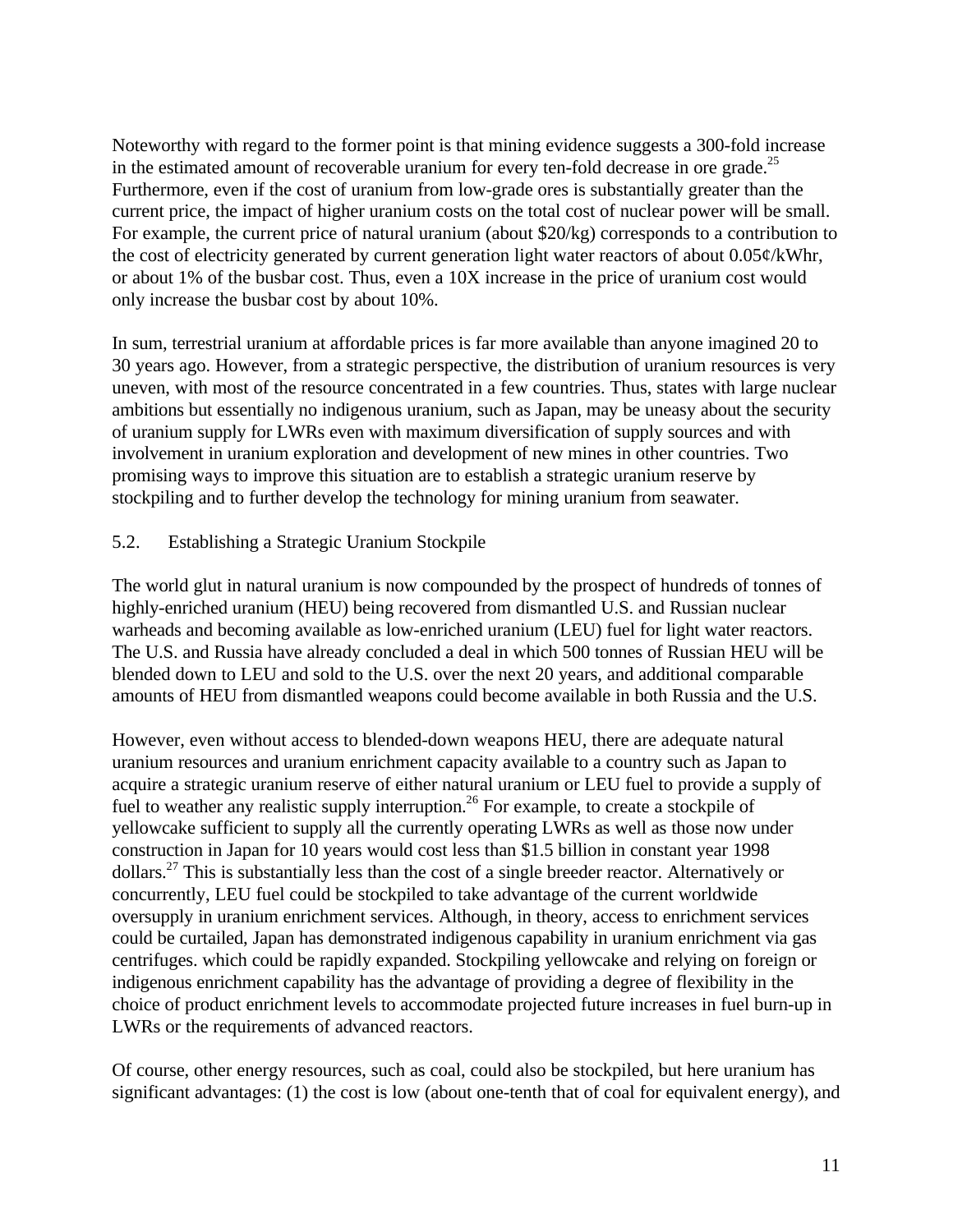(2) storage is easy (more than four orders of magnitude less mass than the mass of coal for equivalent energy). Furthermore, uranium, unlike coal, will not degrade in storage.

#### 5.3. Mining Uranium from Seawater

Seawater uranium at an affordable price is the ultimate guarantee of uranium availability for any nation with access to the ocean. Because of the very large amounts of uranium in the oceans– about four billion tonnes, or about 800 times more than the terrestrial resources recoverable at a price of \$130 or less–the possibility of recovering uranium from seawater has received considerable attention over the past four decades. The major drawback is the fact that the uranium concentration is very low, about 3 ppb. This implies that the extraction cost will be high unless the uranium recovery efficiency from seawater is high and adequate seawater flows can be established without active pumping. Ongoing R&D efforts in Japan over the last decade on uranium adsorbents and seawater processing schemes have met this challenge; both the technical feasibility and economic viability of the process have been established. For example, the most recent (1993) cost estimate was about 40,000 yen per kg of recovered uranium, equivalent to about \$100/lb U3O8 (U.S. \$1=125 yen).<sup>28</sup> Although this is about  $10X$  the current market price of uranium, it would increase the busbar cost of LWR electricity by only 10%, and that of more efficient reactors by even less. The resulting electricity cost would be highly competitive with the cost of electricity from a breeder reactor even under the most optimistic estimates of the capital cost differential between the breeder and the conventional LWR.

There is a long history of research and development on extracting uranium from seawater in Japan, and current plans include progressively larger ocean tests of the technology up to commercial scale. A large experimental pilot plant was operated in 1986/87 using hydrated titanium oxide particles as the adsorbent in a conventional fluidized bed. About 15.5 kg of uranium was extracted. In the late 1980s a much faster adsorbent was developed and tested. It consists of very fine powders of amidoxime embedded in the fine fibers of a supporting material, such as polyethylene with silica, which can be made into nets or blankets. Since this structure is full of voids, seawater can pass through it with relatively low loss of water head. By this means, moored adsorption systems utilizing rapid natural ocean currents can be constructed as an alternative to pumping seawater. Such rapid flows improve the adsorption rate. In a recent test, units containing fibrous amidoxime adsorbents placed at various depths under the sea were able to recover 1 kg of uranium per tonne of adsorbent in 20 days, and 2 kg/tonne in 60 days.<sup>29</sup>

# **6. A Possible Course of Action**

### 6.1. Near term (1998 - 2001)

This period could be used to reassess the state of nuclear power and to develop an innovative plan for future nuclear development that takes advantage of new realities with respect to resource availability and developments in technology since the original LWR-FBR strategy was put in place. The most important tasks will be to: (1) assure safe and efficient operation of the existing LWR fleet as well as any additional reactors using LEU fuel on the once-through cycle; (2) avoid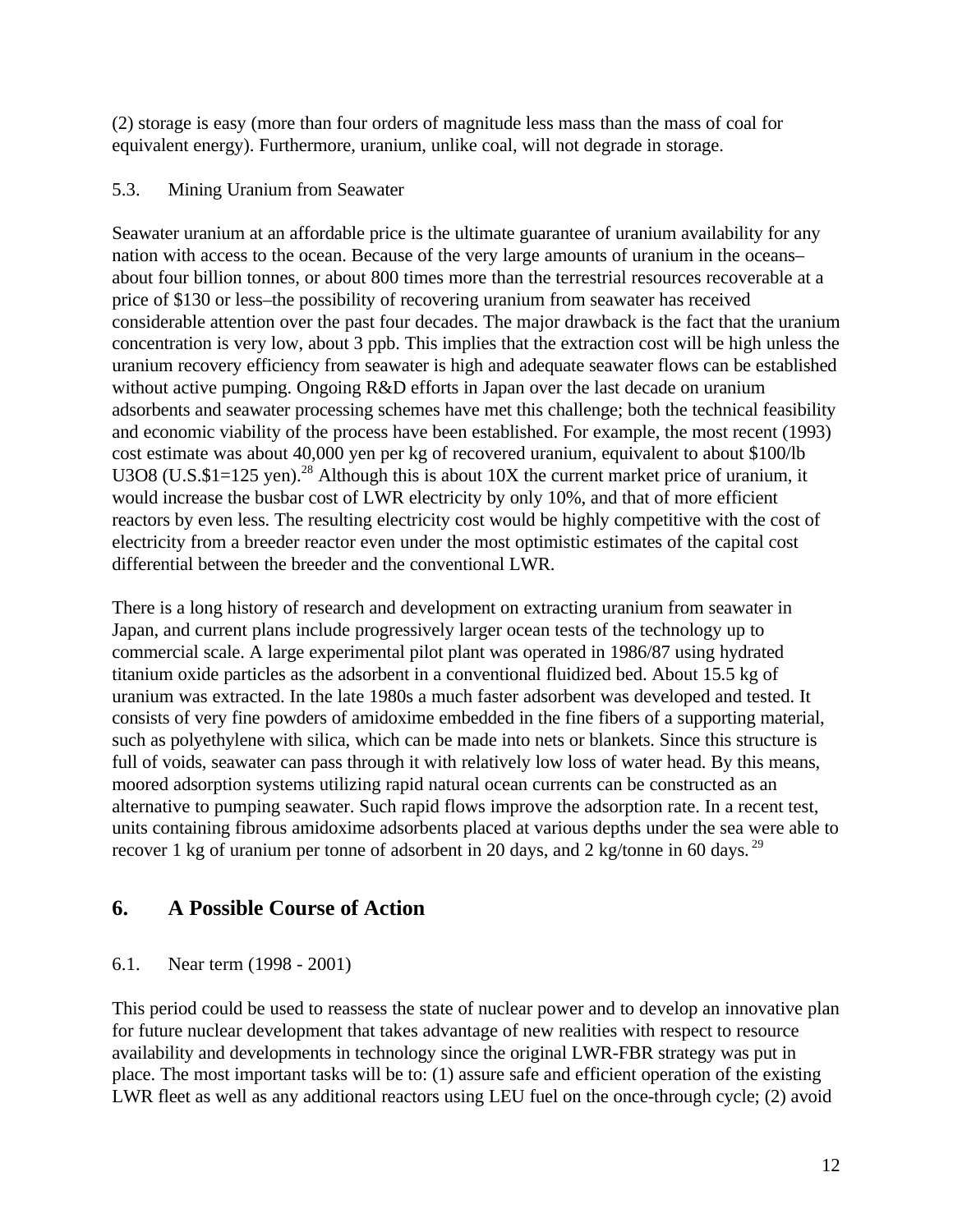further commitments to the extraction and use of plutonium; (3) develop plans for establishing a uranium stockpile based on low-cost terrestrial resources; and (4)continue vigorous research and development of seawater uranium extraction systems leading to the eventual test of a system capable of extracting several hundred tonnes of yellowcake.

Specific actions in (1) include demonstration and use of higher burnup fuels which reduce the amount of spent fuel generated per unit of electricity produced, and development of plans for long-term storage of such fuel both within the borders of Japan and possibly under international auspices. While higher burnup fuels require higher levels of initial enrichment, these costs may be offset by the availability of cheaper separative work via laser enrichment. In theory, this could have a negative impact on proliferation since once the use of lasers to enrich to LEU levels is demonstrated, it will also become clear how to adopt the technology to make HEU, and also turn reactor-grade plutonium into weapons-grade by separating the even and odd plutonium isotopes. However, a proven method for making LEU, HEU, and separating the plutonium isotopes, gas centrifugation, already exists, and, as previously noted, reactor-grade plutonium can be used to make nuclear weapons at all levels of technical sophistication. Thus, even if it is eventually implemented to produce LEU for commercial reactors, laser enrichment will not significantly increase the existing technical potential for proliferation.

Factors which need to considered with regard to (2) include the size of the reactor fleet, the risk of a possible cutoff, and the price to be paid for such insurance. In this connection, we note that the only examples of past cutoffs in the supply of nuclear materials and technology from, e.g., the United States and Canada to India and Pakistan, have been based on noncompliance with nonproliferation norms. On this basis, a similar cutoff of Japan, one of the pillars of the nonproliferation regime, seems remote.

It is may also be possible in the near term to decide whether to make a major investment in the development of the High Temperature Reactor. This decision can utilize the experience gained in construction of the HTTR<sup>30</sup>. However, it is important to realize that there have been many significant technical developments in this area since the HTTR was designed. The most important of these is the modular concept which limits size and power density to achieve inherent safety. Developments in high temperature materials and high performance turbomachinery are almost equally significant. Modern conceptual designs done in Japan<sup>31</sup> and elsewhere<sup>32</sup> show the potential of the HTR for deployment within Japan as well as providing a significant export market for Japan's manufacturing capabilities in turbomachinery and heat exchangers.

6.2. Intermediate Term (2001 - 2010)

This period can be used to implement the decisions made in the near term, and to set in place plans for the long term role of nuclear power in the production of electricity and process heat. The most important early action will be completion of the commercial scale test of seawater uranium extraction. If successful, the technology could then be put "on the shelf" as insurance to be used in the case of a cutoff in the supply of uranium. Experience with the pilot plant will allow accurate estimation of the time needed to deploy enough plants to maintain Japan's nuclear power industry in the event of total cutoff. Implementation of a seawater extraction system on a scale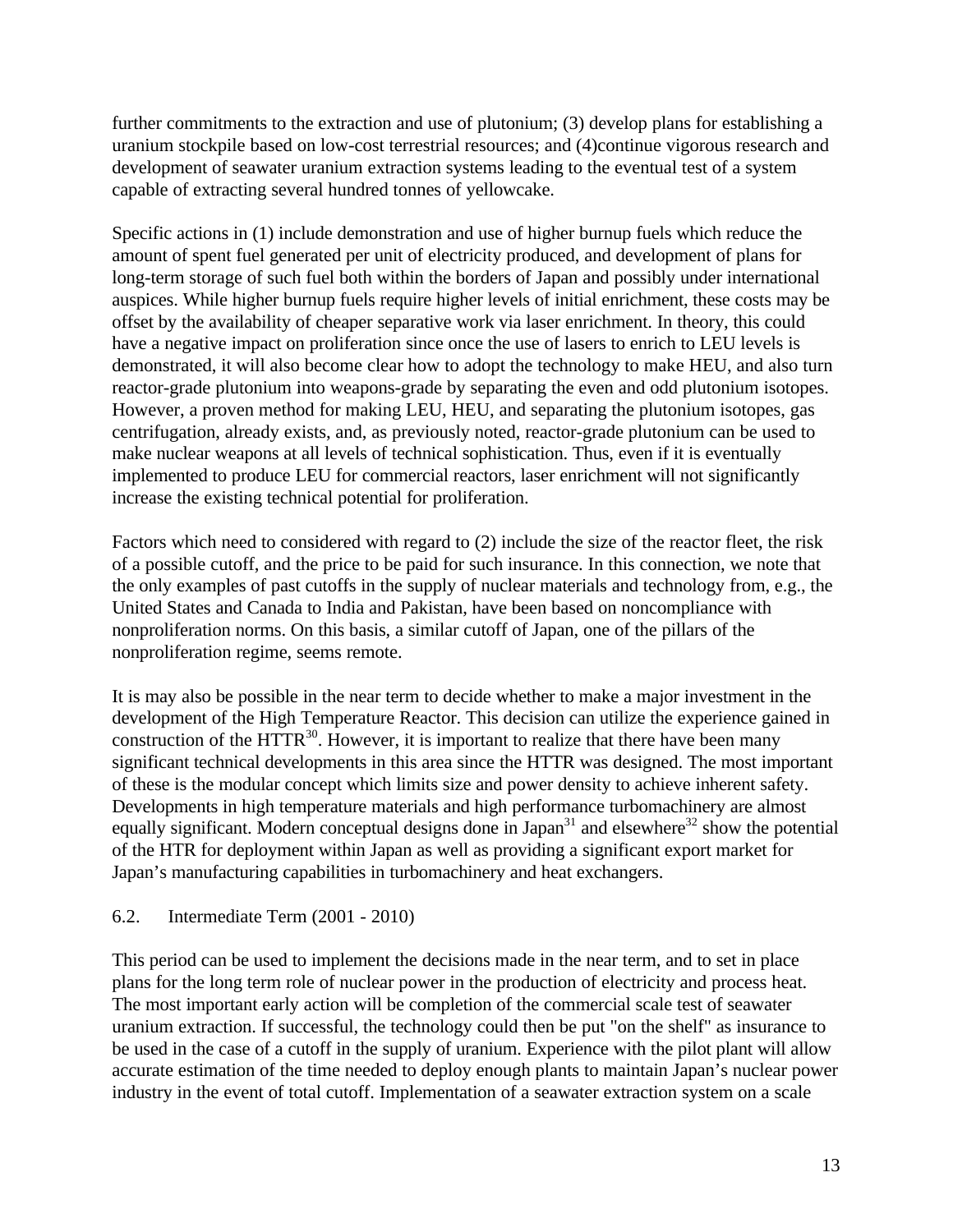needed to supply uranium for a fleet of, say, 100 LWRs would be a major task. However, the same independence from imports of uranium as promised by the breeder could thus be achieved at much lower economic and sociopolitical cost, with lower risk of failure.

If the potential of the HTR-GT is verified by the near term studies, the intermediate term can be used to put in place the manufacturing infrastructure for serial production of these reactors and their specialized fuel. Because each unit will be limited in output to 200 - 250 MWth, fleet sizes and manufacturing facilities will be comparable to those in the commercial aircraft industry, with comparable economic consequences.

The intermediate term should also be the period in which the full range of potential embodiments of nuclear power is considered for eventual development. Especially if large-scale implementation of uranium seawater extraction encounters serious problems, it would be prudent to explore the prospects for a safer, less complex, more proliferation resistant breeder than the standard LMFBR. Indeed, there already has been considerable research and development of such a concept, the Integral Fast Reactor (IFR). The key feature of the IFR fuel cycle is the use of pyroprocessing rather than the standard PUREX process to effect a clean separation of the actinides from the fission products in the spent fuel in a facility adjacent to the reactor. The actinide-free waste would be disposed of in a geologic repository, while the actinides, along with some fission products, would be recycled back to the reactor. Although the concept is attractive, we believe that its claimed advantages with regard to reduction of the waste hazard and greater proliferation resistance have been oversold by its proponents. Moreover, the ability to effect a clean separation of the actinides from the fission products and to burn the actinides, including the neptunium, americium, and curium, remains to be demonstrated.

Thorium fuel cycles have also been promoted on the basis of lower long-term waste toxicity and greater proliferation resistance, but, as above, there may be less here than meets the eye. The initial rationale for introduction of the thorium cycle was the perception that it was more abundant than uranium, and that it could be used to breed U-233, an isotope with superior properties for use in thermal reactors. However, Its terrestrial abundance is not germane to Japan's energy security concerns because Japan has no indigenous source of thorium and it is hard to imagine a scenario in which uranium is cut off but thorium is available. Conceivably, the use of U-233 in an advanced reactor could reduce the possibility of a common mode failure of a reactor fleet consisting of LEU-fueled LWRs and HTGRs. The Molten Salt Reactor would be a strong candidate for consideration for this role, with a solid research base and an international support group,  $33$  but other thorium-fueled concepts should also be considered  $34$ .

6.3. Long Term (2011 - )

In this time frame, the costs and benefits of continued reliance on fossil fuels and the potential for large-scale utilization of renewable resources should become much clearer. This will provide a more realistic perspective on the need for nuclear power including the preferred technological embodiments and international institutional frameworks for dealing with safety and proliferation concerns. The role of nuclear power, decisions as to the optimal makeup of the power reactor fleet, and the degree of reliance upon seawater-derived uranium can be postponed until the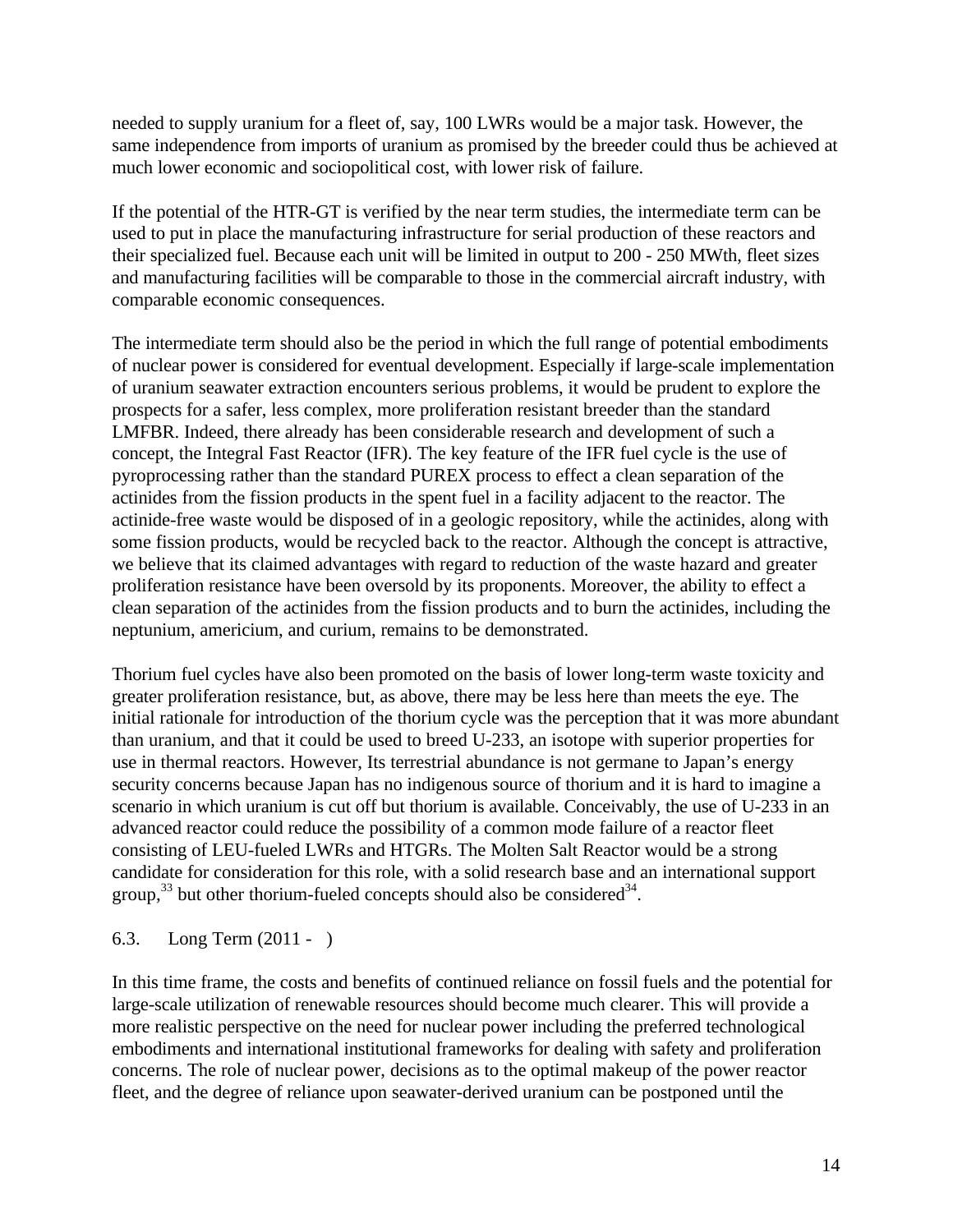technical, economic, and political issues are better resolved. However, it is of paramount importance to ensure that current actions do not unreasonably prejudice support for a nuclear component of energy supply. Strong support for plutonium recycle, with its associated technical risks and societal costs, in the face of increasing evidence that alternative strategies are superior, is clearly counterproductive. The advantages with respect to energy security of such a fuel cycle can be achieved at much lower technical, economic, and sociopolitical costs by stockpiling terrestrial uranium and developing the technology for extracting uranium from seawater.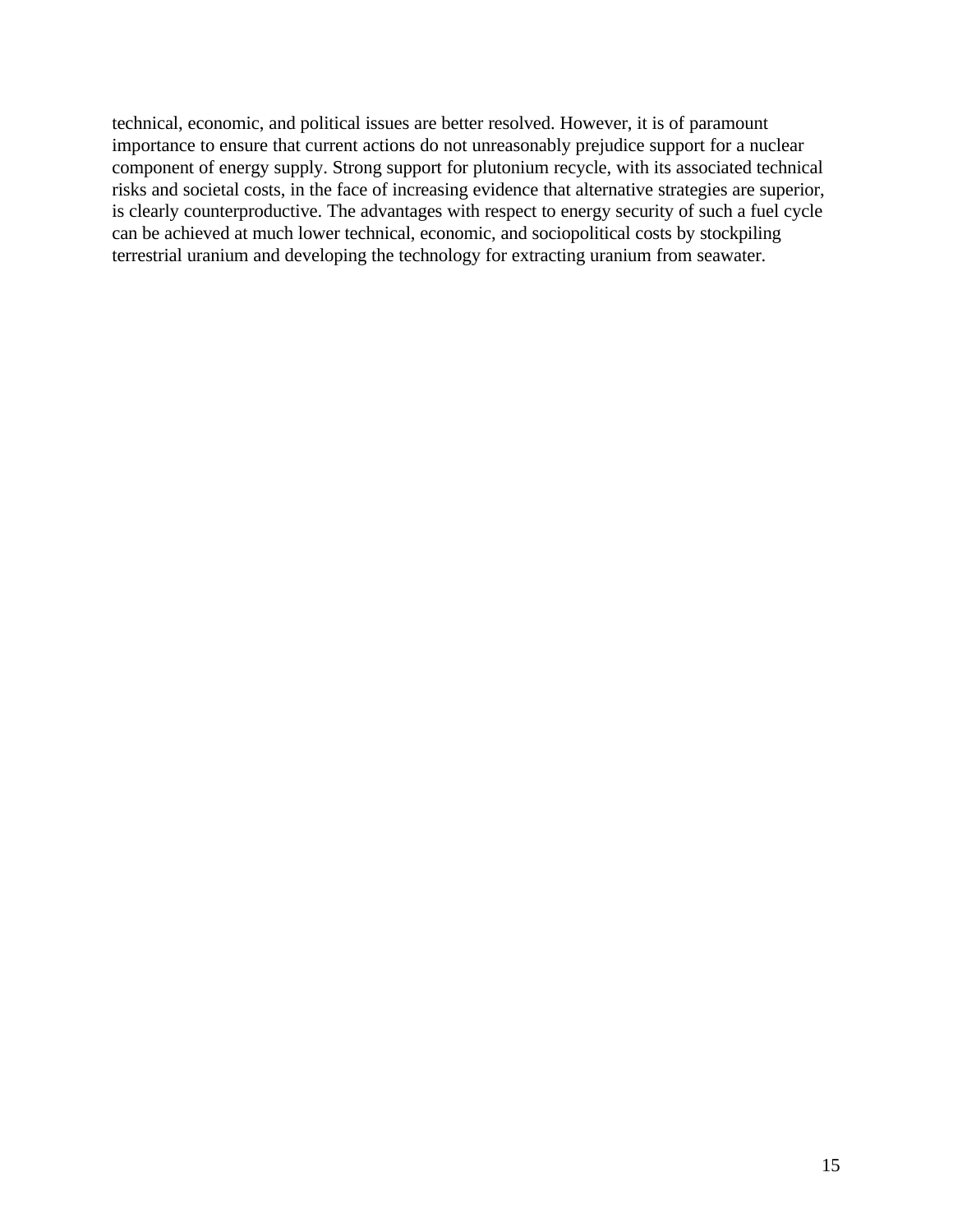# **Endnotes**

 $\overline{a}$ 

<sup>1</sup> The linkage between nuclear power and nuclear weapons includes both the use of a peaceful program as a cover to gather resources for a separate, covert weapons program as well as the diversion of weapons-useable materials such as plutonium by both rogue states and sub-national groups.

 $2^2$  The LWR has a limited export market because of the high capital cost of large units and the demands this complex technology imposes on the societal infrastructure for its safe operation.

<sup>3</sup>R.V. Davies et al "Extraction of Uranium from Seawater", *Nature, 203, 1110, 1964.*

<sup>4</sup>Unfortunately, this work, which includes theoretical studies, laboratory tests, and pilot plant operation, is not well-known, even in the nuclear community, outside Japan mainly because most of the publications are in Japanese. For example, recent ocean tests of advanced uranium adsorbents are reported in: T. Sugo, "Status of Development for Recovery of Uranium from Seawater", *Bulletin of Seawater Science of Japan, 51, 20, 1997.*

5 Steven M. Cohn, *Too Cheap to Meter; An Economic and Philosophical Analysis of the Nuclear Dream*, State University of New York Press, 1997. Chapters 3 and 5 describe the history and benefits of "Official Technology" status for nuclear power. Chapter 6 discusses the loss of OT status and its effects on the U.S. nuclear program.

<sup>6</sup>"IAEA estimate, cited by J. Kupitz in "Rationale for Thorium Introduction", Advisory Group Meeting on Thorium Fuel Perspectives, Vienna, Austria 16-18 April 1997.

<sup>7</sup>Bupp, I. C. and Derian, J.-C., *Light Water: How the Nuclear Dream Dissolved*, Basic Books Inc., New York, 1978, pp. 15-41.

8 Morone, J. G. and Woodhouse, E. J., *The Demise of Nuclear Energy?: Lessons for Democratic Control of Technology*, Yale University Press, New Haven and London, 1989, pp. 29-34.

<sup>9</sup> The Doubling Time is the time required to double the amount of fissionable material available under the assumption that all fissionable material is used as breeder fuel as soon as it becomes available in suitable form. The doubling time must account for time spent in the reactor core, time spent in reprocessing and refabrication, as well as any necessary decay periods for spent fuel before reprocessing. Factors favoring a short doubling time include efficient neutron utilization, high specific power, and rapid recycle of spent fuel. All of these factors increase the risk and cost of the LWR/FBR system.

<sup>10</sup>M. Shaw, in the foreword to *An Evaluation of Alternate Coolant Fast Breeder Reactors*, USAEC document WASH-1089, April, 1969.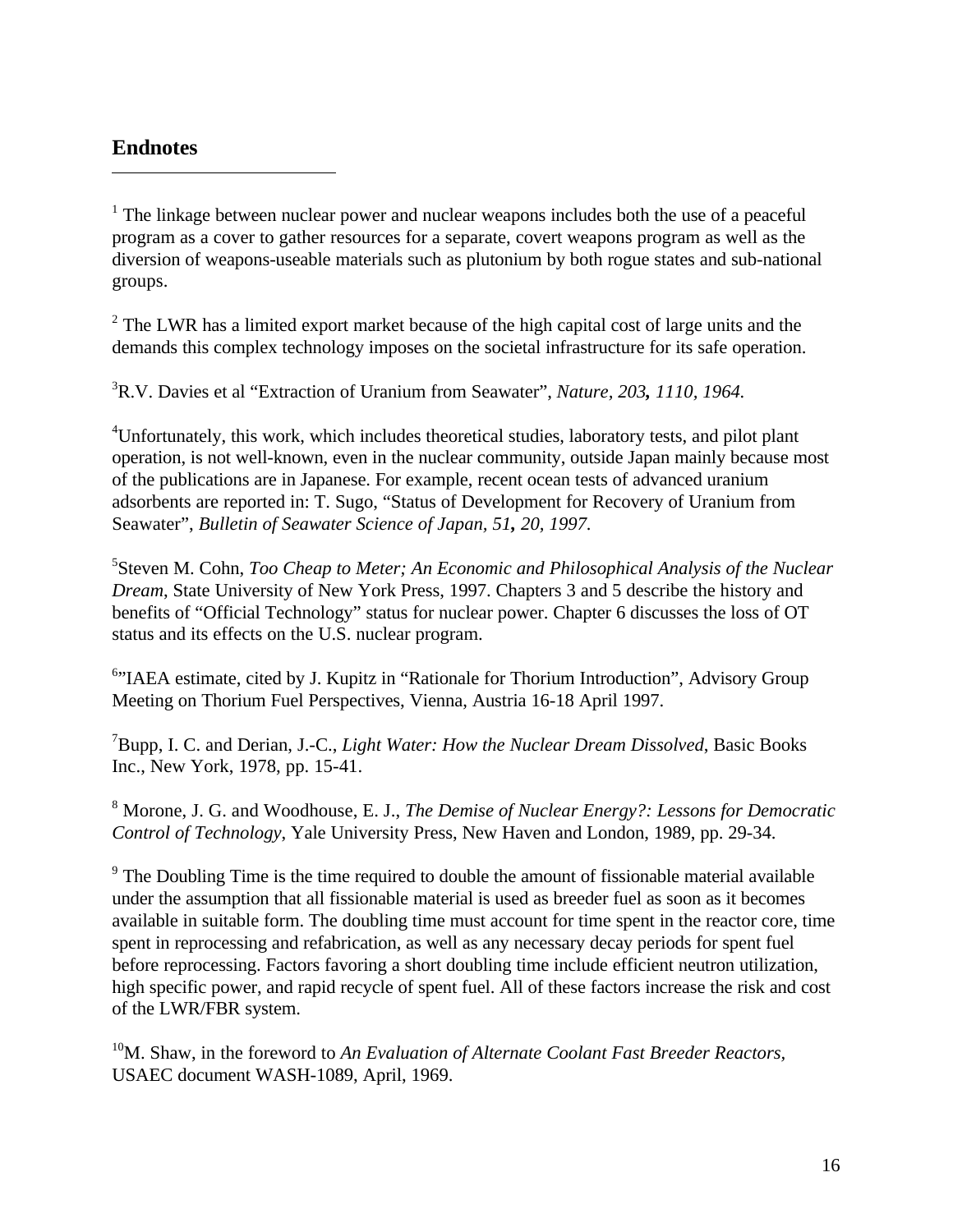<sup>11</sup> William Lanouette, "Nuclear Power in America: 1945–1985", *The Wilson Quarterly*, **9**, 5, pp. 90–133 (cited on page 120), Winter 1985.

<sup>12</sup> U.S. Department of Energy, *Commercial Nuclear Power, 1991*, DOE/EIA–043891, Washington, D.C., Government Printing Office.

<sup>13</sup> Steven M. Cohn, *op. cit.,* pg. 32.

 $14$  Op. cit., pp. 73-74.

<sup>15</sup> James Cook, "Nuclear Follies", *Forbes*, 135,3, pp 82-100, Feb. 11, 1985.

<sup>16</sup> The cumulative public risk depends on the size of the reactor fleet. One hundred reactors, each with an annual probability of major failure of  $10^{-4}$  per year, would have a cumulative failure probability of  $10^{-2}$  per year.

<sup>17</sup> J. G. Morone and E.J. Woodhouse, *op. cit*., pp. 78-82.

<sup>18</sup> H. Ishitami et al., "Energy Supply Mitigation Options", chapter 19 in *Climate Change 1995: Impacts, Adaptations and Mitigation of Climate Change*, eds. R.T. Watson et al., Cambridge University Press, 1996.

<sup>19</sup> *Nonproliferation and Arms Control Assessment of Weapons-Useable Fissile Material Storage and Excess Plutonium Disposition Alternatives*, U.S. Department of Energy, Report DOE/NN-0007, January 1997, pp. 37-39.

<sup>20</sup> *A Report on the International Control of Atomic Energy*, U.S. Government Printing Office, Washington, D.C., March 16, 1946.

 $21$  For a comprehensive discussion of the technical, economic and institutional problems involved in setting up and operating international or multinational fuel cycle centers, see *International Arrangements for Nuclear Fuel Reprocessing*, A. Chayes and W. B. Lewis, eds., Ballinger, Cambridge, MA, 1977.

 $22$  In 1995, a truck bomb containing about two tons of low-grade chemical explosives destroyed the Murrah Federal Office Building in Oklahoma City, Oklahoma, resulting in the deaths of 168 people. The factor of 60 follows from the fact that the area of destruction due to airblast scales as the 2/3 power of the explosive yield.

<sup>23</sup> There is a substantial literature on the civil liberties impact of nuclear power, particularly with regard to plutonium use. An old, but still useful report which explores three widely-held positions in U.S. Society as to the civil liberties risks of plutonium use in the nuclear fuel cycle is: Alan F. Westin, "Civil Liberties Implications of U.S. Domestic Safeguards", Appendix III-C of Volume II of *Nuclear Proliferation and Safeguards*, U.S. Office of Technology Assessment, Washington, D.C., 1977. A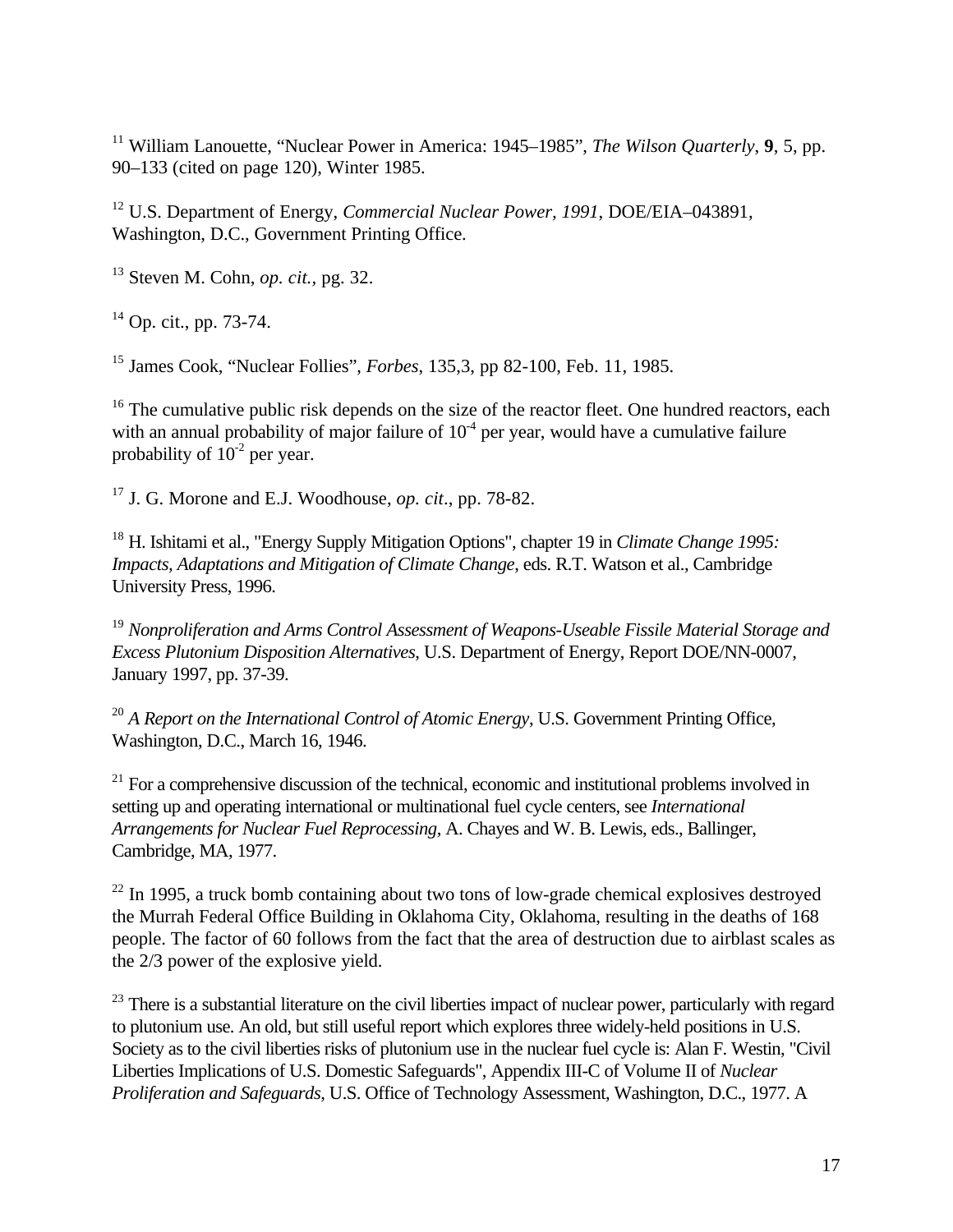more recent assessment which emphasizes the civil liberties risks of plutonium use in Japan is: Alexander Rossnagel, "Societal and Legal Implications of MOX Use, Part 2 MOX and Society", Chapter 6 in J. Takagi et al, *Comprehensive Social Impact Assessment of MOX Use in Light Water Reactors*, Citizen's Nuclear Information Center, Tokyo, Japan, November 1977. Both of these references have extensive bibliographies.

 $24$  Monju's recent shutdown was caused by the failure of a small thermocouple tube, leading to an air-sodium reaction. Similar incidents in light water reactors usually have negligible consequences.

<sup>25</sup> K. S. Deffeyes and I. MacGregor, "World Uranium Resources", **Scientific American**, January 1980.

<sup>26</sup> For a detailed assessment of the relative costs of a LWR-once-through system, using stockpiled uranium and a system based on reprocessing and recycle of LWR plutonium, see: P. Leventhal and S. Dolley, "A Japanese Strategic Uranium Reserve: A Safe nd Economic Alternative to Plutonium", *Science and Global Security*, **5**, pp. 1-31, 1994.

<sup>27</sup> This assumes: (1) a requirement of 150 million lbs. of yellowcake for a system consisting of 42 GWe of LWRs with an average fuel burnup of 43,000 MWD/MT; (2) the yellowcake is acquired in equal amounts over a ten year period starting in 1998 with no real increase over this period from the current spot price of \$12/lb; and (3) a real discount rate of 5%/yr.

<sup>28</sup> H. Nobukawa et. al, "Development of a Floating Type System for Uranium Extraction from Seawater Using Sea Current and Wave Power," *Proceedings of the 4th International Offshore and Polar Engineering Conference***,** Osaka, Japan, April 10-15, 1994, pp. 294-300.

 $29$  See Ref. 3

<sup>30</sup> *The Proceedings of the 2nd JAERI Symposium on HTGR Technologies*, Oct. 21-23, 1992, Orai, Japan, *JAERI-M 92-215* contain an overview of the HTTR project and detailed descriptions of selected aspects. These proceedings also discuss HTR status in several other countries.

<sup>31</sup> K. Kunitomi, et al., "Conceptual Design of 50 MW Severe Accident Free HTR and Related Test Program of HTTR", (in press).

<sup>32</sup> X.L. Yan and L.M. Lidsky, "Design of Closed-Cycle Helium Turbine Nuclear Power Plants", presented at the International Gas Turbine and Aeroengines Congress and Exposition, Cincinnati, Ohio, May 24-27, 1993 (available as *ASME 93-GT-196*).

<sup>33</sup> Prof. K. Furukawa is the driving force on a project to restart the development of reactors based on thorium molten-salt technology. The International Conference on Thorium Molten-Salt Reactor Development took place in Santa Monica, California, USA, April 8-11, 1997. The Meeting was attended by 24 participants from Belarus, Czech Republic, France, India, Japan, Russia, Turkey, USA, and the IAEA.